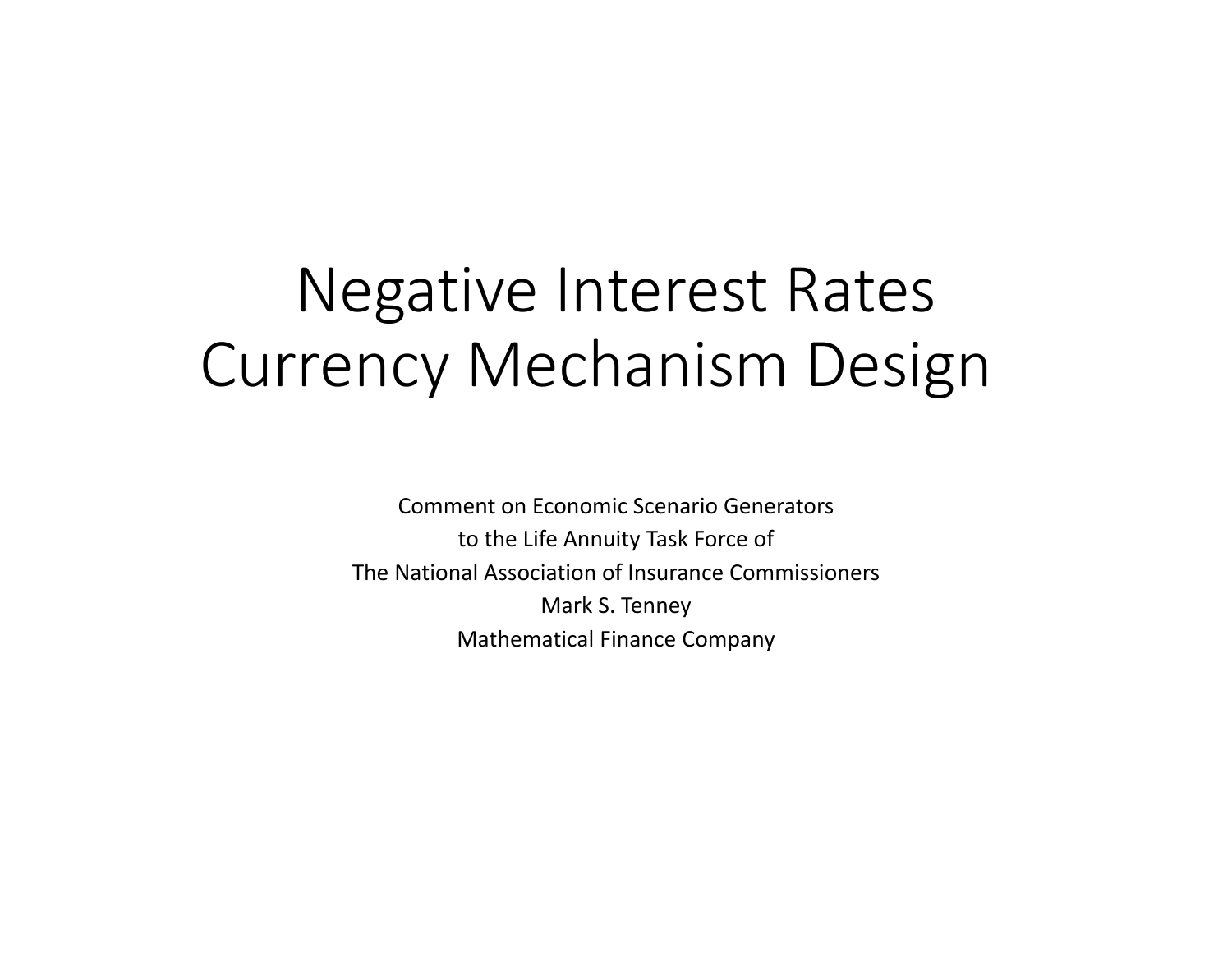# Mechanism Design Currency Choices

- Central Bank Digital Cash (CBDC)
- Pegged exchange rate from paper currency to bank accounts
- Floating exchange rate paper currency to bank accounts
- Above options with <sup>a</sup> floor of par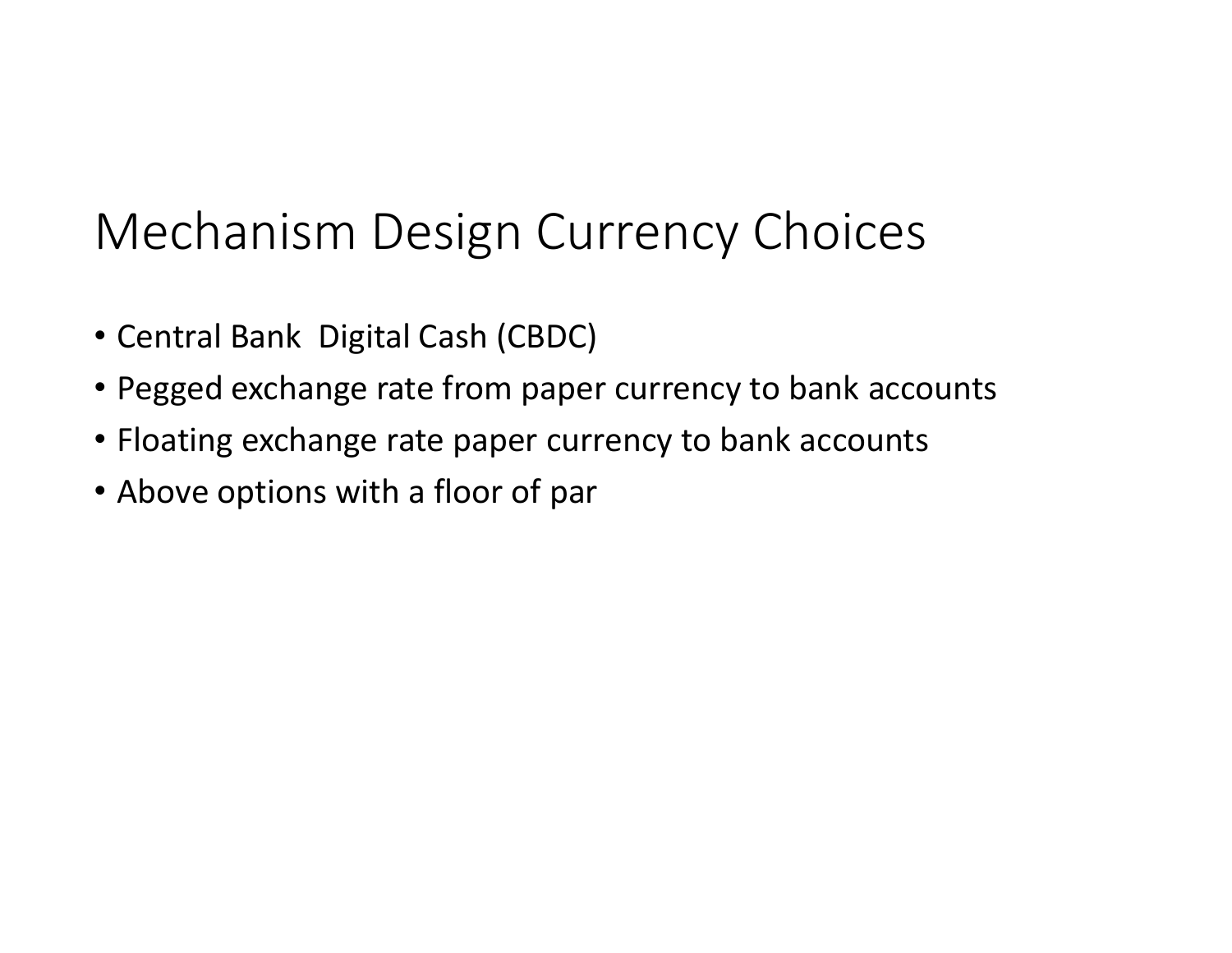### Central Bank Digital Cash

- Paper money is withdrawn or limited in supply. Possibly slowly going down in amount.
- Digital cash is simply credited the same rate as bank reserves at the central bank.
- This can be positive or negative.
- In this scheme, digital cash is always par.
- It is just like <sup>a</sup> bank account with the central bank.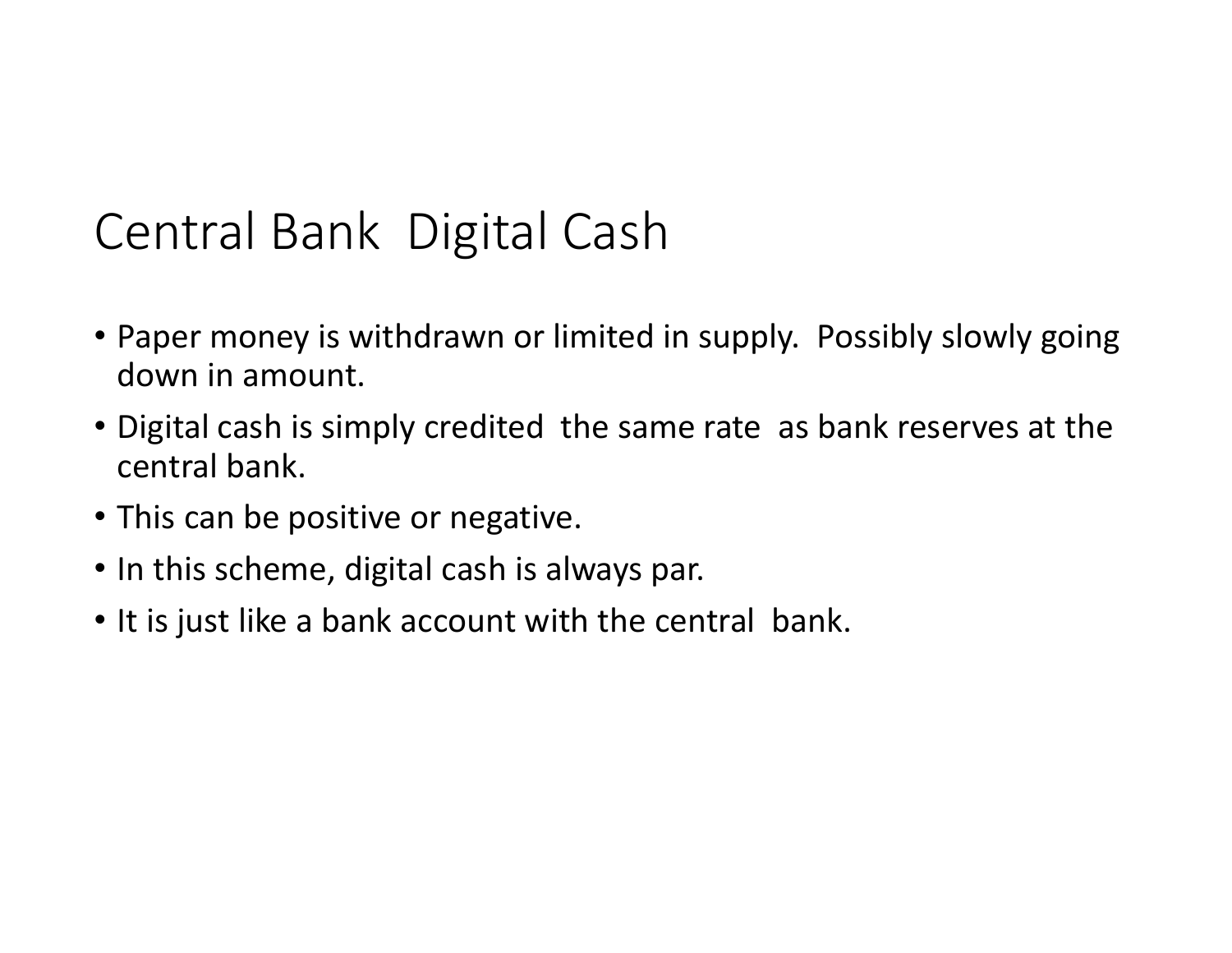#### Pegged Exchange Rate

- The exchange rate from paper currency to bank account dollars is multiplied by 1 <sup>+</sup> daily interest rate on bank reserves at central bank.
- If this is started out when rates are positive, the index will build above par.
- This helps low income people who use cash more. This stimulates the economy and helps reduce inequality.
- Inequality itself is one cause of low for long.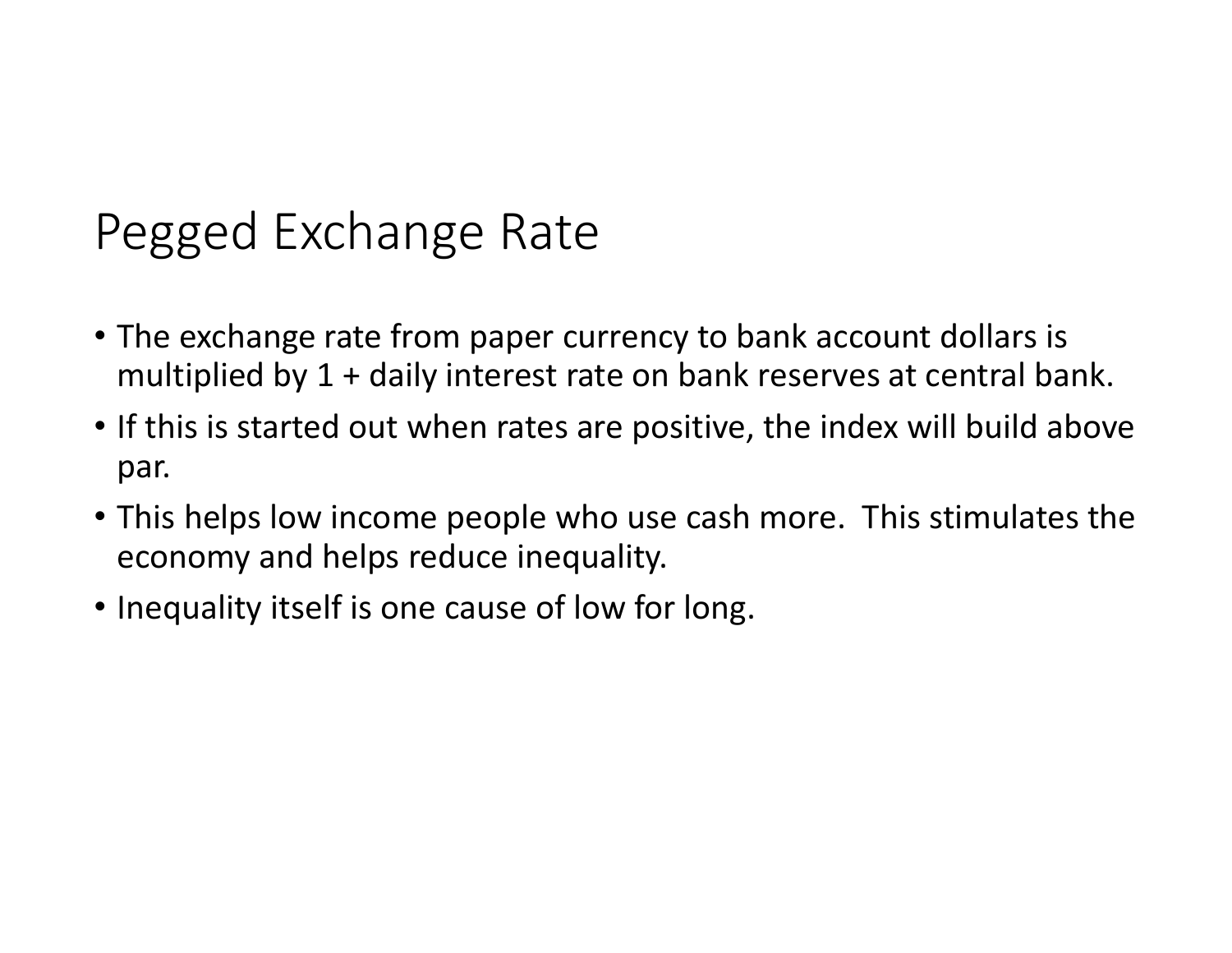#### Peg Rate Floored at Par

- The pegged rate can't go below par.
- So one dollar of cash always gets at least one dollar of bank account dollars.
- If the exchange rate falls to par, the central bank can jump the exchange rate up to 1.10 to 1.25 to give it room to have negative rates.
- 1.25 Would give it 5 years of minus 5 percent.
- The jump is itself <sup>a</sup> stimulus that also helps the poor the most, which gives the most stimulus as well.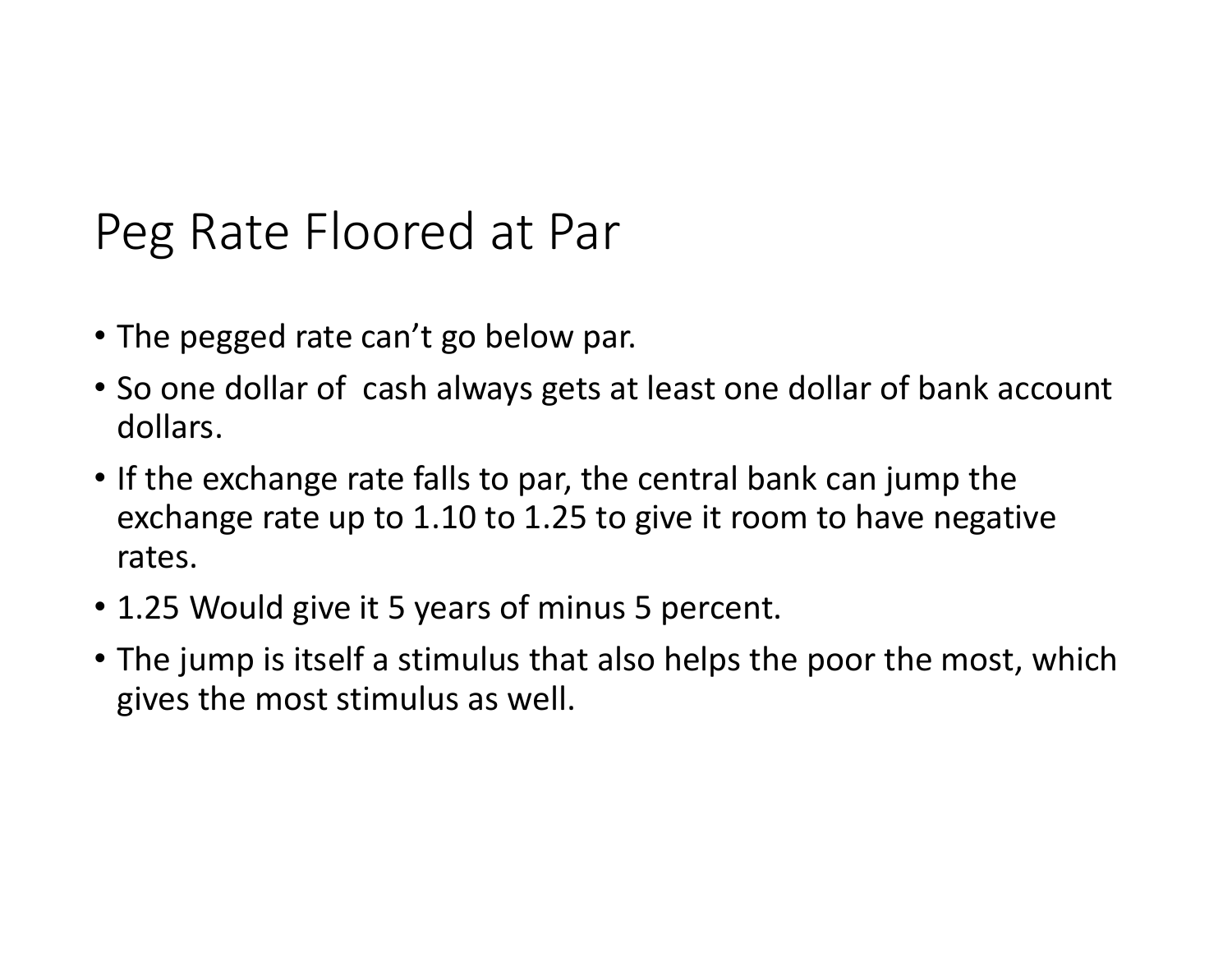# Floating exchange rate

- The bank does not have to give you any paper money if it doesn't want.
- No more runs on the bank.
- The bank will sell or buy paper money at whatever price it wants.
- The central bank adjusts the supply of both paper dollars and bank reserves at the central bank.
- No one else, not banks, not people can change the supply of paper dollars or of bank reserves at the central bank.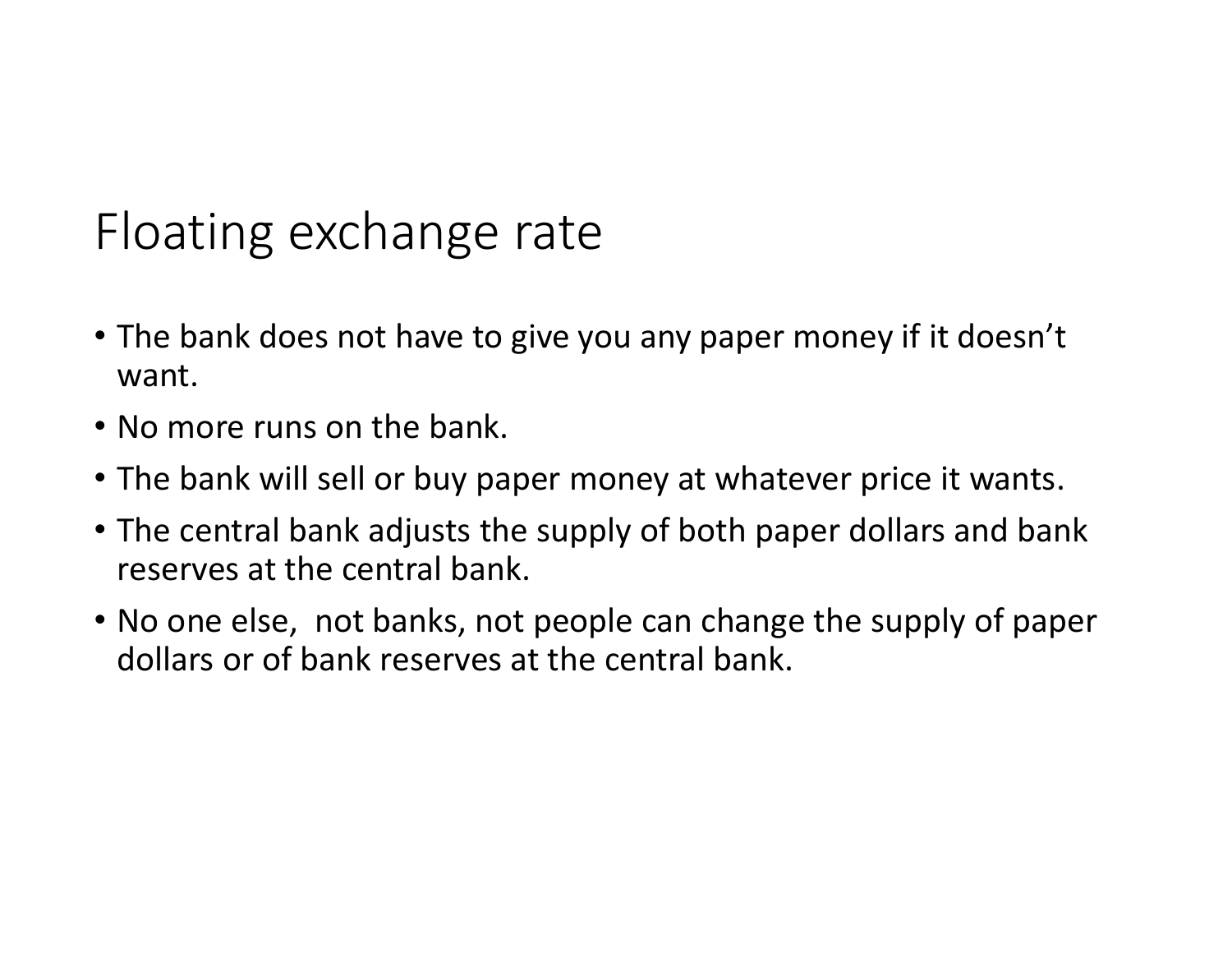# Determinants of Floating Exchange Rate

- Supply and demand for paper money.
- The interest rate credited on bank reserves at the central bank.
- There is no explicit interest on paper money.
- The central bank can adjust the supplies to maintain any level or trend of the exchange rate.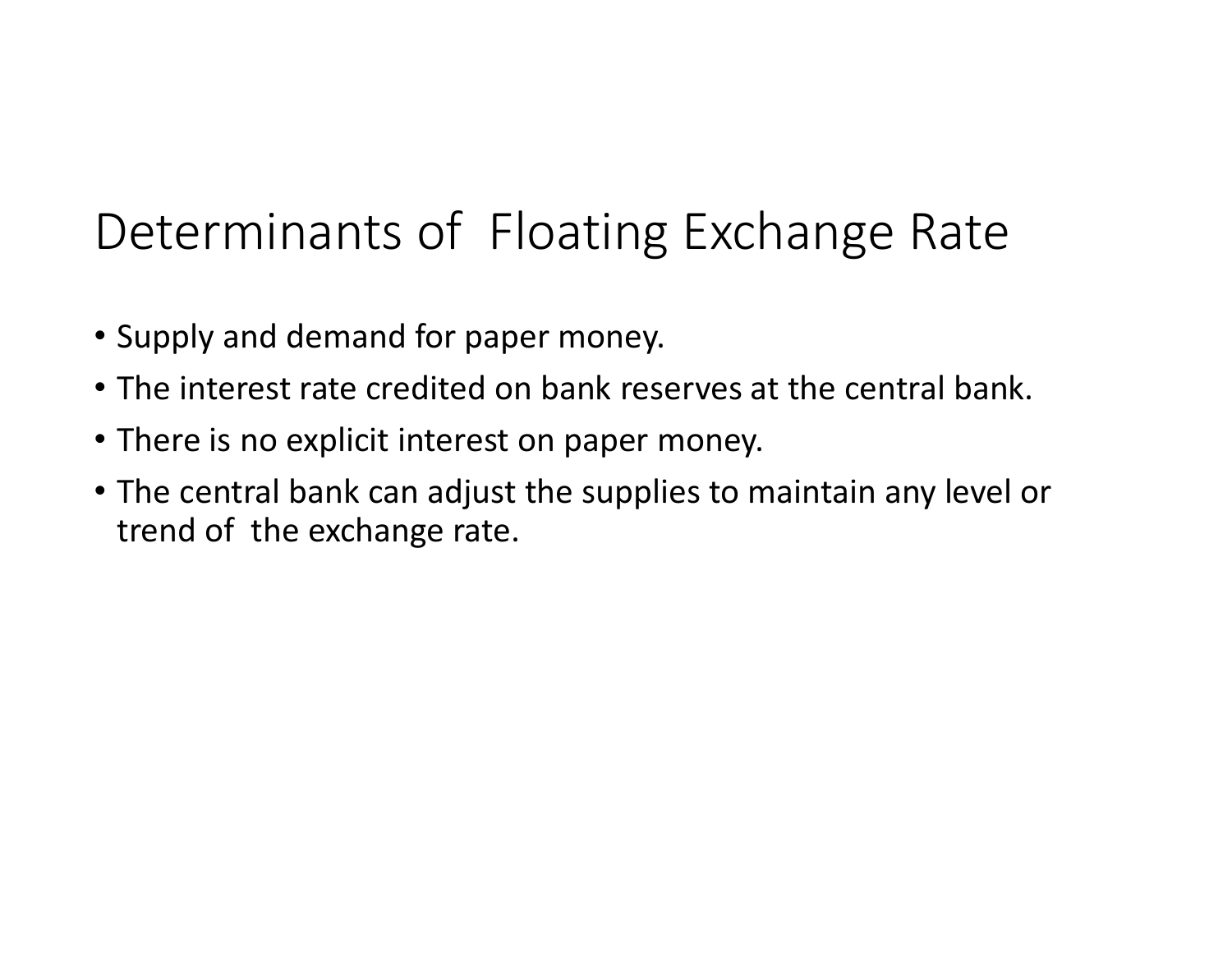# No arbitrage of negative rates

- If <sup>a</sup> hedge fund with <sup>a</sup> billion dollars at the bank asks for its money in paper, the bank just says no.
- Or the bank says, hold on, I have to ask the central bank if it will give me <sup>a</sup> billion dollars in paper for you.
- Sorry, the central bank said no.
- Paper dollars for lemon stands, yes, for billion dollar hedge funds, no.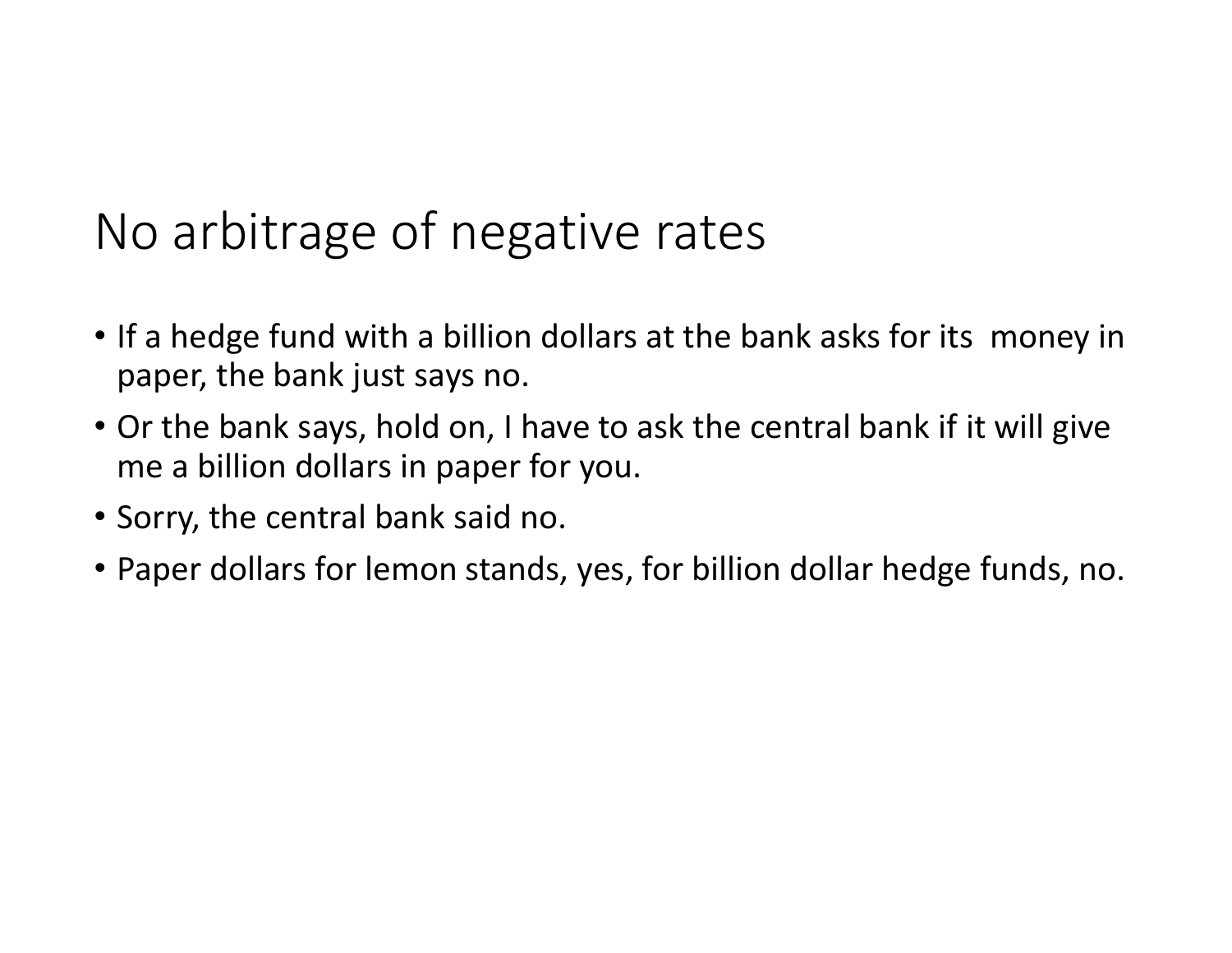# Could the Fed start negative rates now?

- Always <sup>a</sup> tricky question.
- If it just stopped printing money when it wants negative rates, and told banks they don't have to give out paper money, the answer might be yes.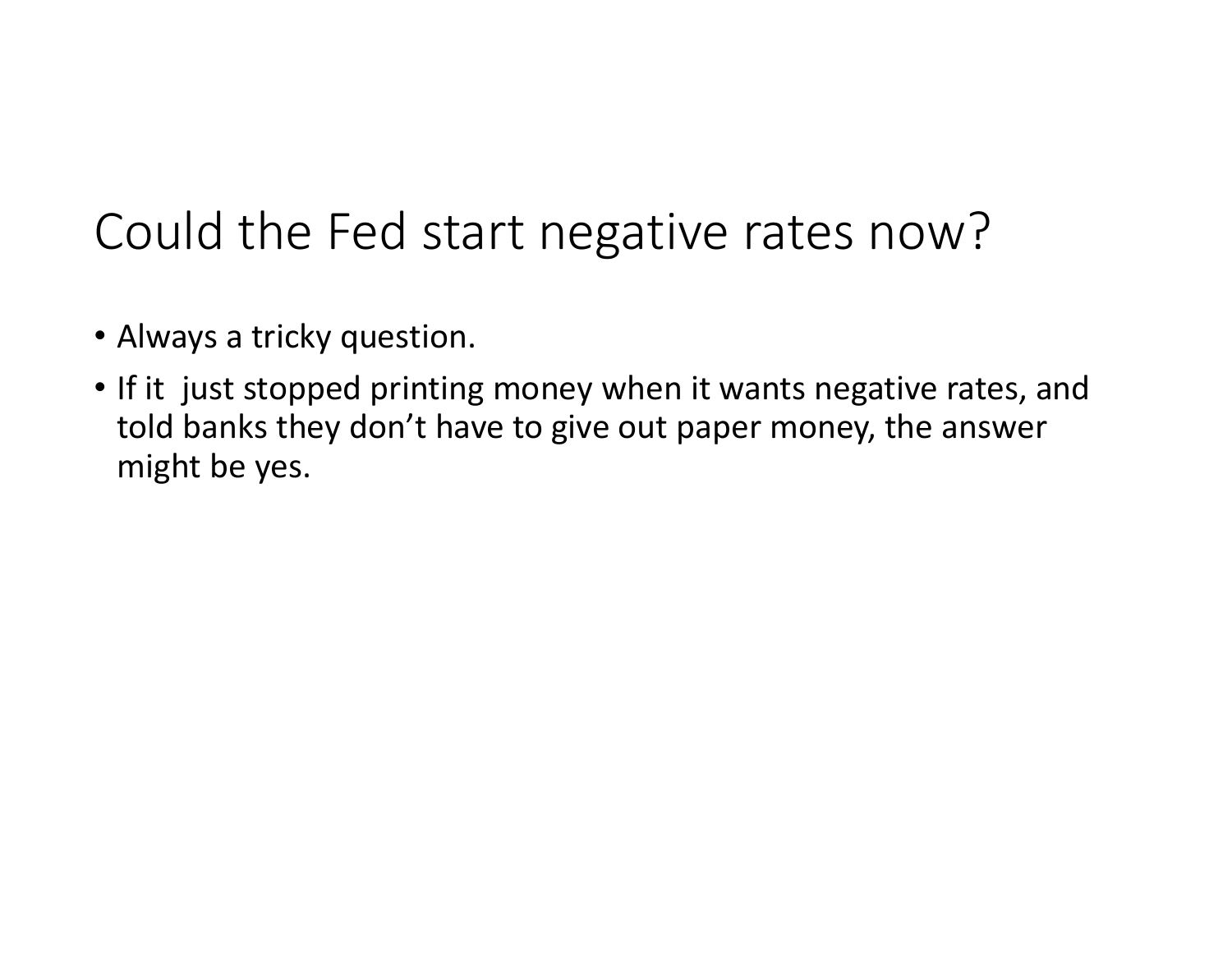# Could <sup>a</sup> judge stop it?

- A judge could possibly order <sup>a</sup> bank to give out paper dollars.
- But what if it ran out?
- Could <sup>a</sup> judge order the Federal Reserve to print paper dollars?
- Less likely.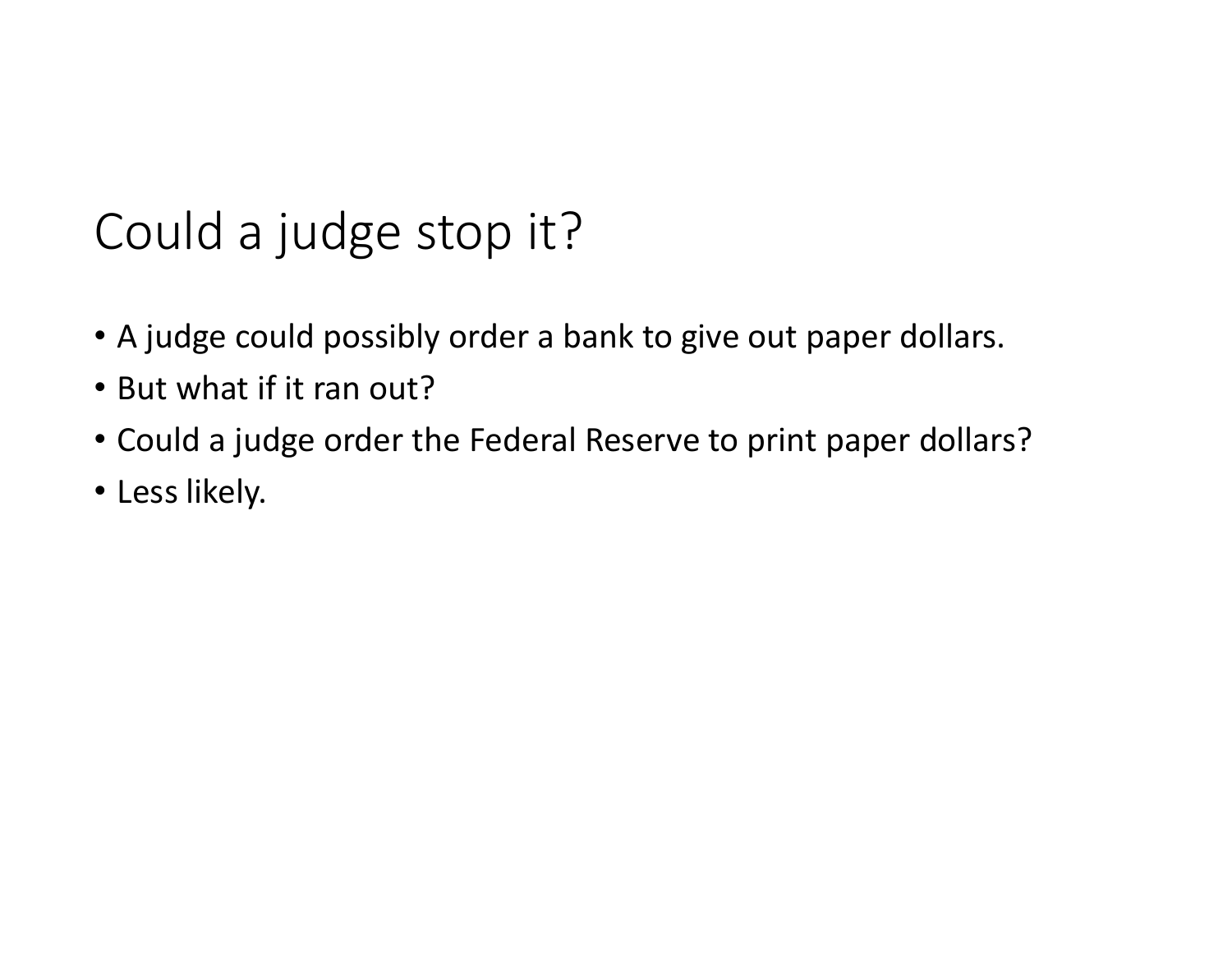# Without new paper dollars, arbitrage difficult

- Without new paper dollars from the central bank, it is hard for <sup>a</sup> hedge fund to get rolling.
- Everyone will want to keep their paper dollars if bank accounts get negative rates but paper dollars don't.
- So the Fed could possibly start deep negative rates just by stop printing more paper dollars and charging negative rates or fees on bank reserves at the Fed.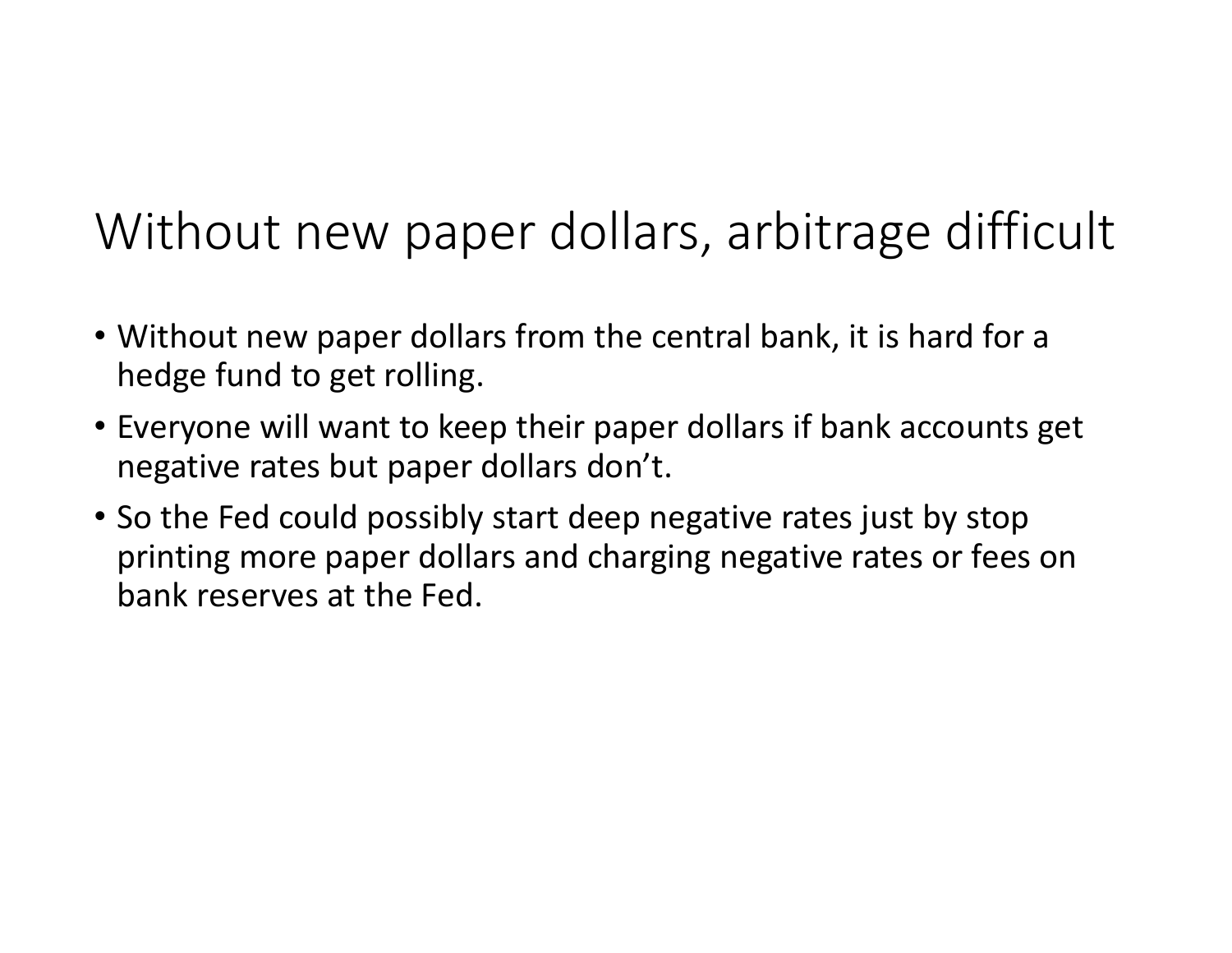# Call it a fee

- The Federal Reserve can simply charge banks fees for reserves at the central bank.
- Banks can only sell or lend reserves at the central bank to each other. They can't change the total by themselves.
- So the Fed could charge fees on bank reserves at the Fed and stop printing money.
- It might be difficult for <sup>a</sup> judge to order the Fed to not reduce the balance of reserves of banks at the Fed by <sup>a</sup> fee.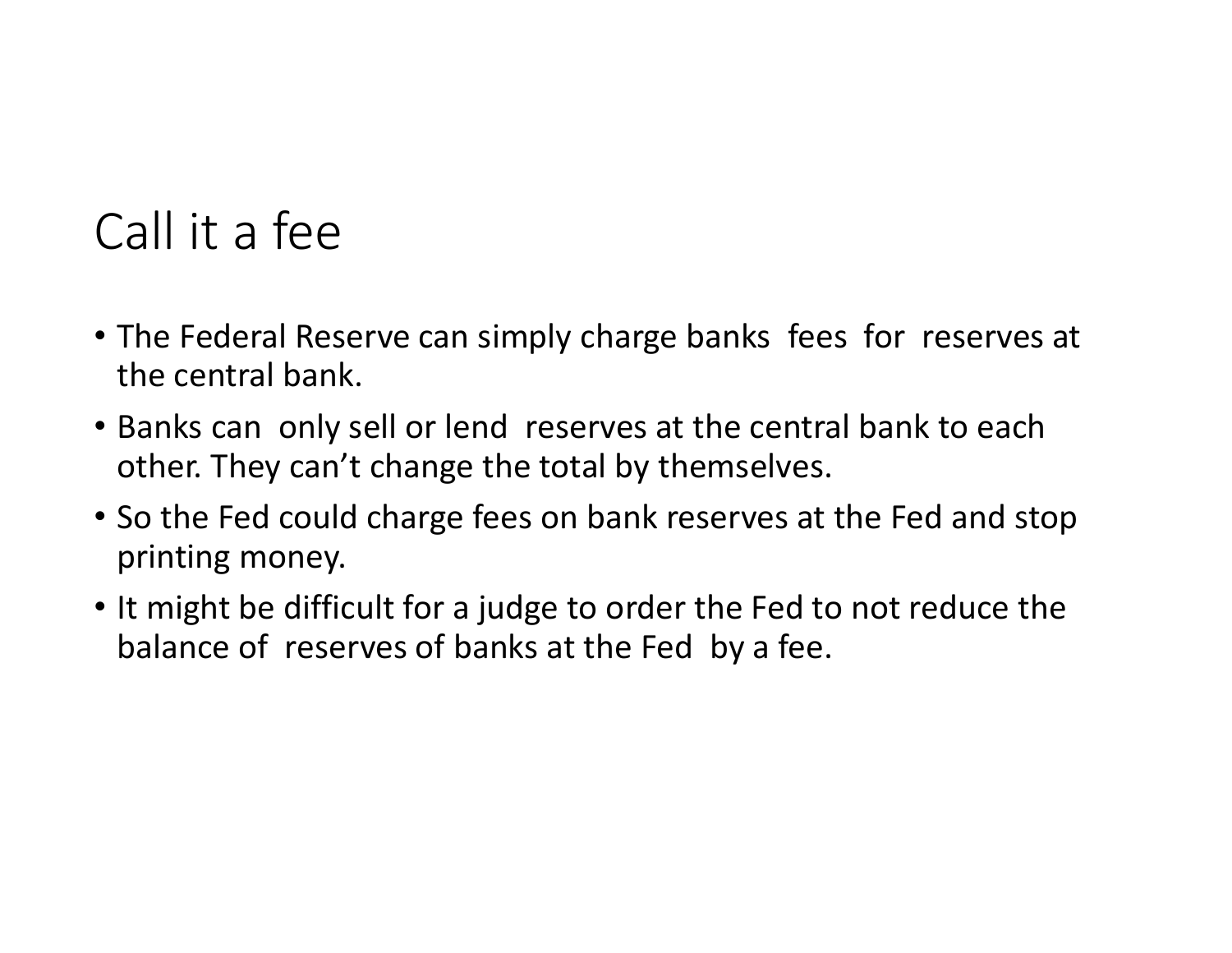#### Why negative rates?

- Bernanke says the Fed needs room of 5 percent (maybe 6) below the inflation target for nominal rates.
- If the inflation target were zero, that would mean 5 below zero or ‐ 5.
- This is to stimulate the economy.
- Bernanke AEA Presidential Address
- https://www.brookings.edu/blog/ben‐bernanke/2020/01/04/the‐ new‐tools‐of‐monetary‐policy/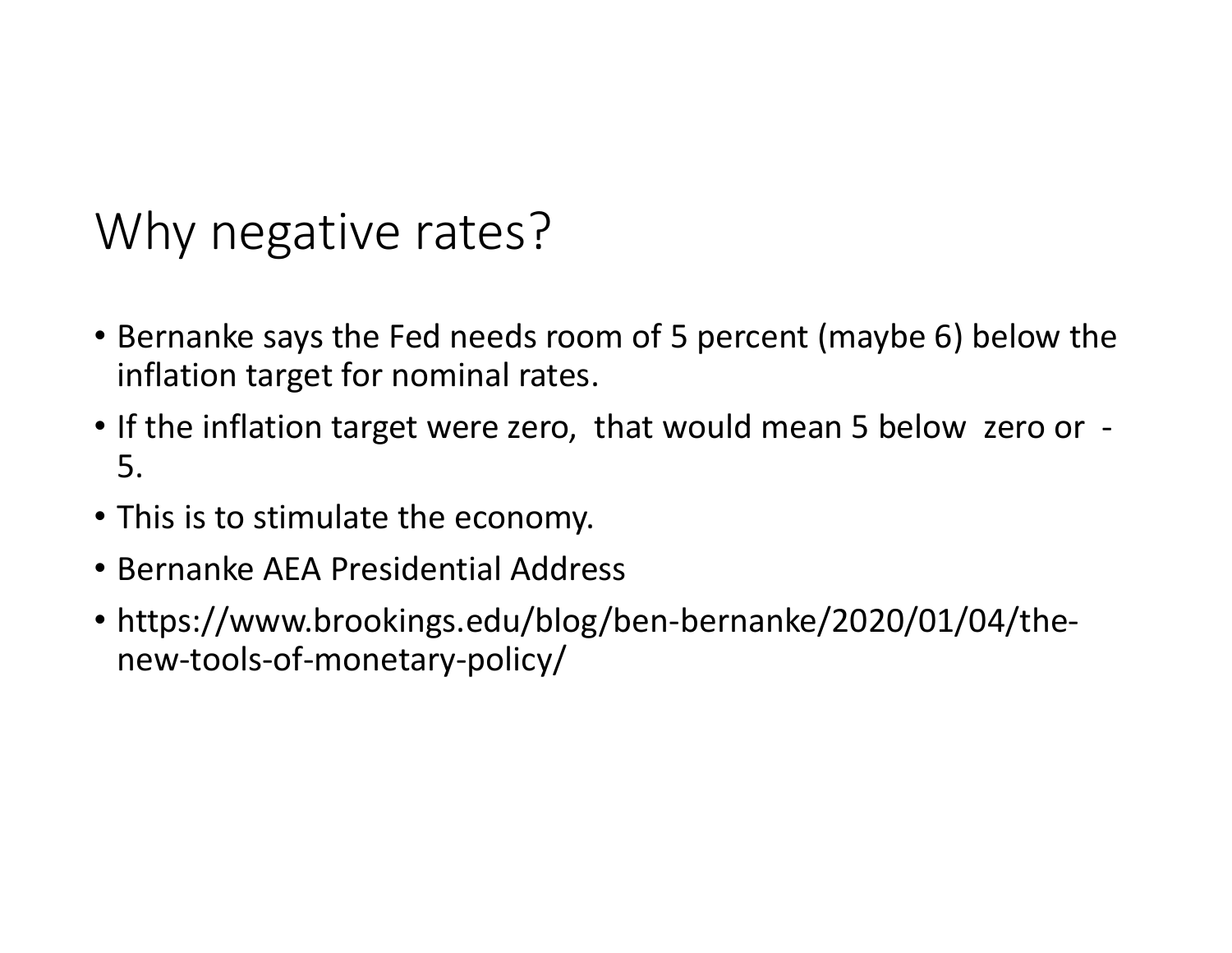#### Zero Lower Bound

- Nominal rates are at zero.
- But actual output is below potential output.
- Even if inflation is only zero, the Balanced Rule and sometimes the original Taylor Rule require negative rates.
- The balanced rule moves rates down one for one with each percentage point actual GDP is below potential GDP.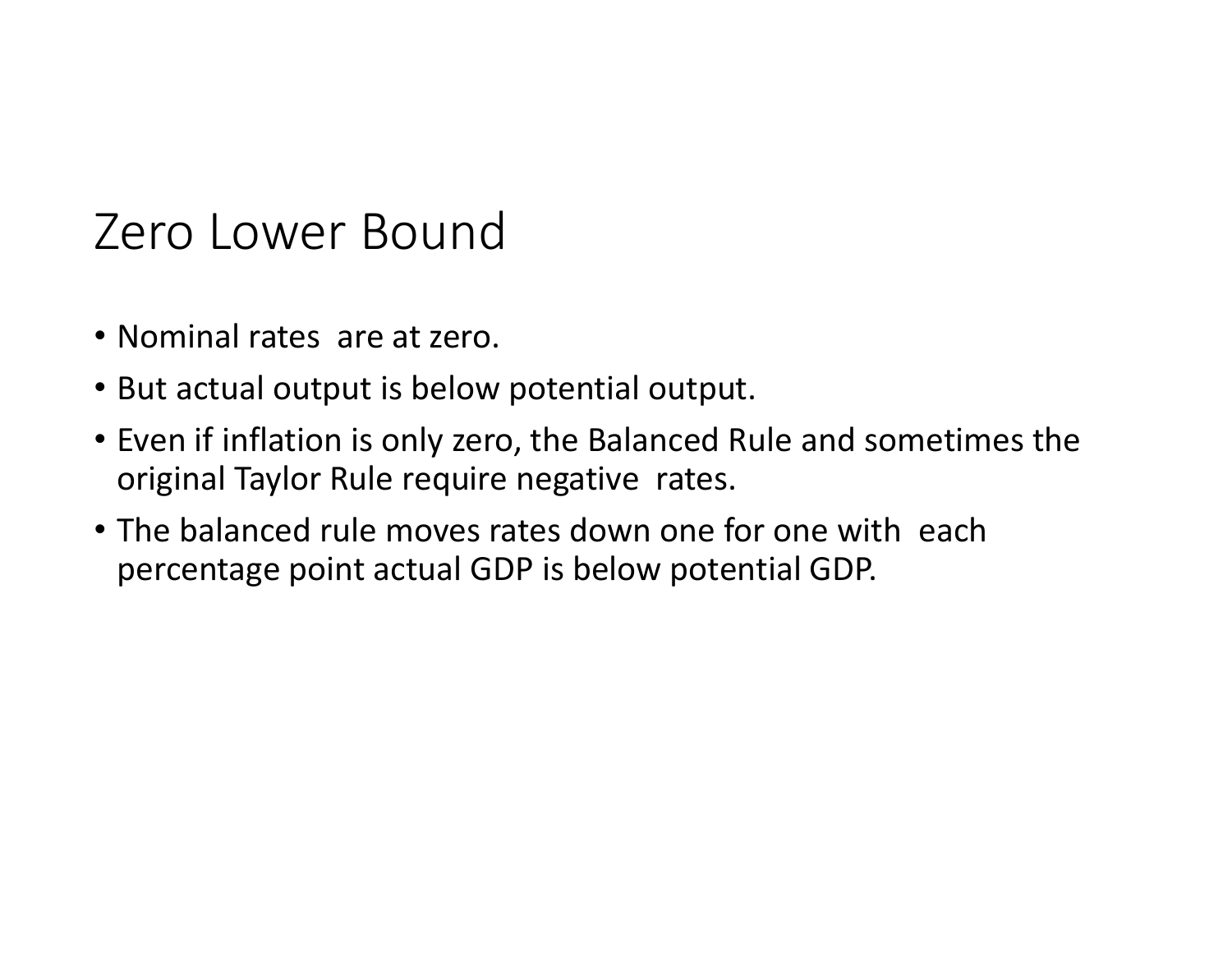### Policy Rules

- The central bank rate on bank reserves is one point lower for each percentage point actual GDP is below potential GDP. (Balanced Rule)
- The central bank rate is 1.5 points lower for each point inflation is below its target.
- If inflation is at zero and the target is 2 percent, 2 ‐ 3 gives ‐1 percent.
- If the output gap is ‐5, the total is ‐6 percent as the nominal rate the Fed charges bank reserves at the Fed.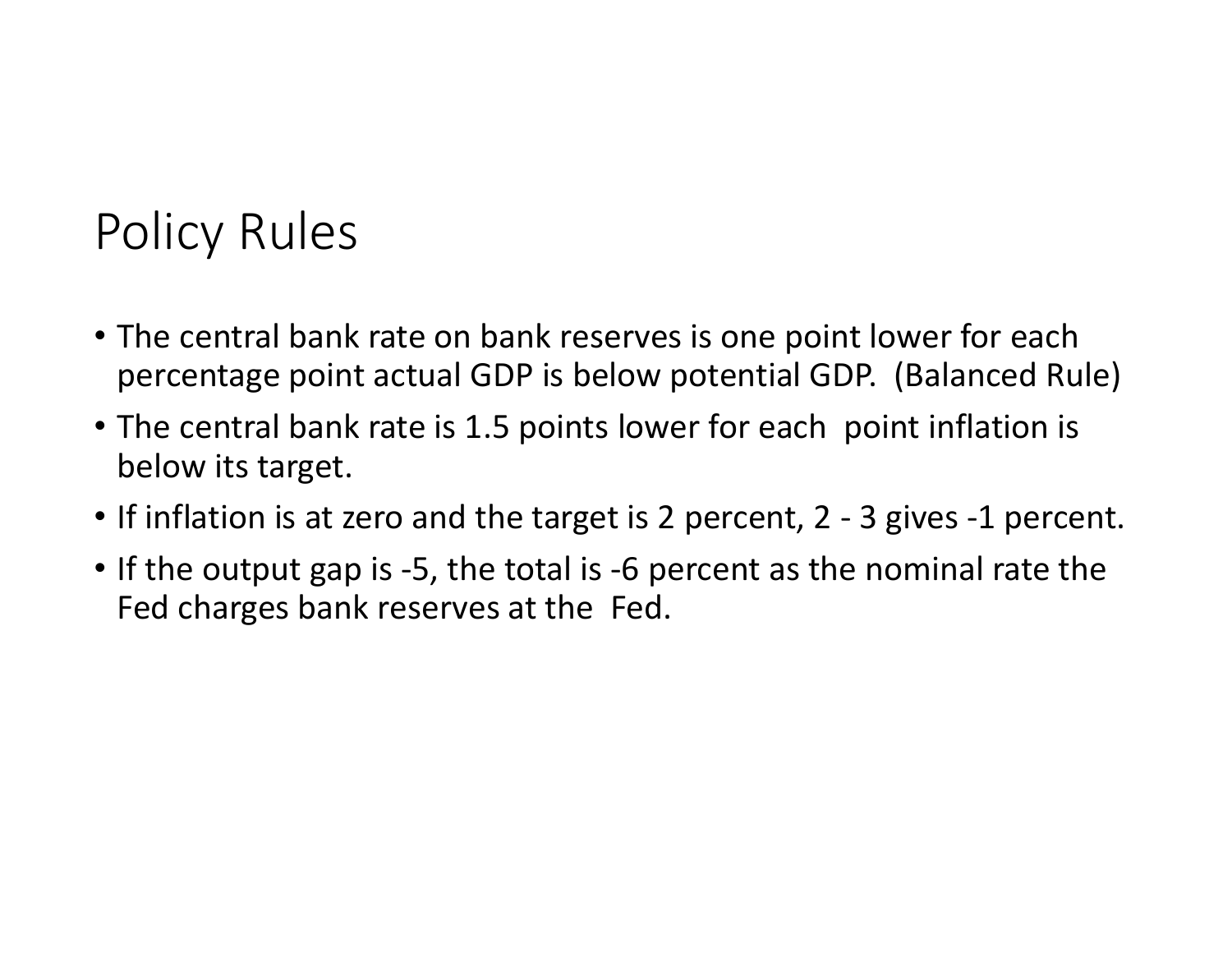#### Federal Reserve Policy Rules 2000s

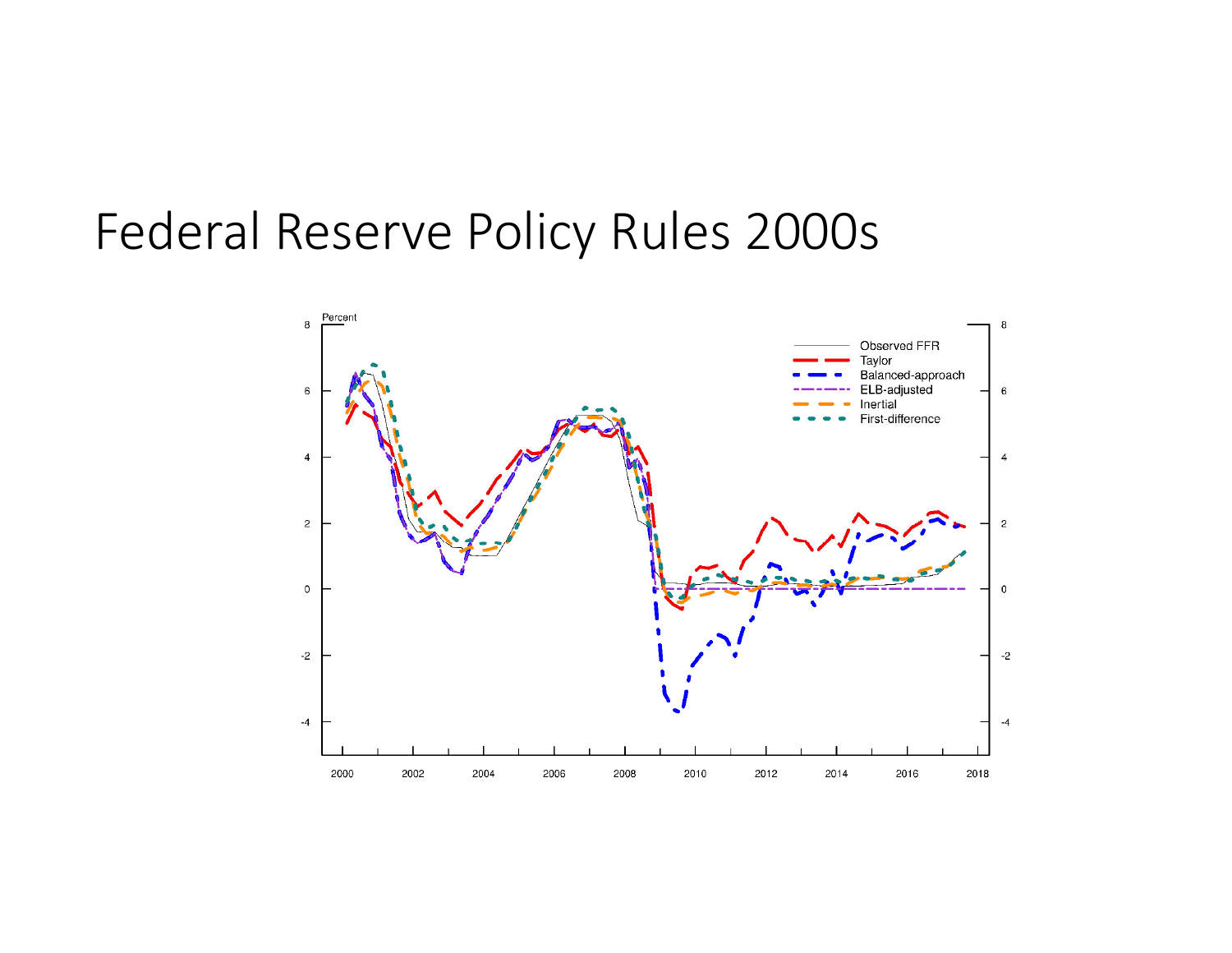# Assumptions for Federal Reserve Chart

- Rstar is 2 percent.
- Inflation Target is 2 percent.
- https://www.federalreserve.gov/monetarypolicy/policy‐rules‐and‐ how‐policymakers‐use‐them.htm
- Assumptions in detail here.
- https://www.federalreserve.gov/monetarypolicy/principles‐for‐the‐ conduct‐of‐monetary‐policy.htm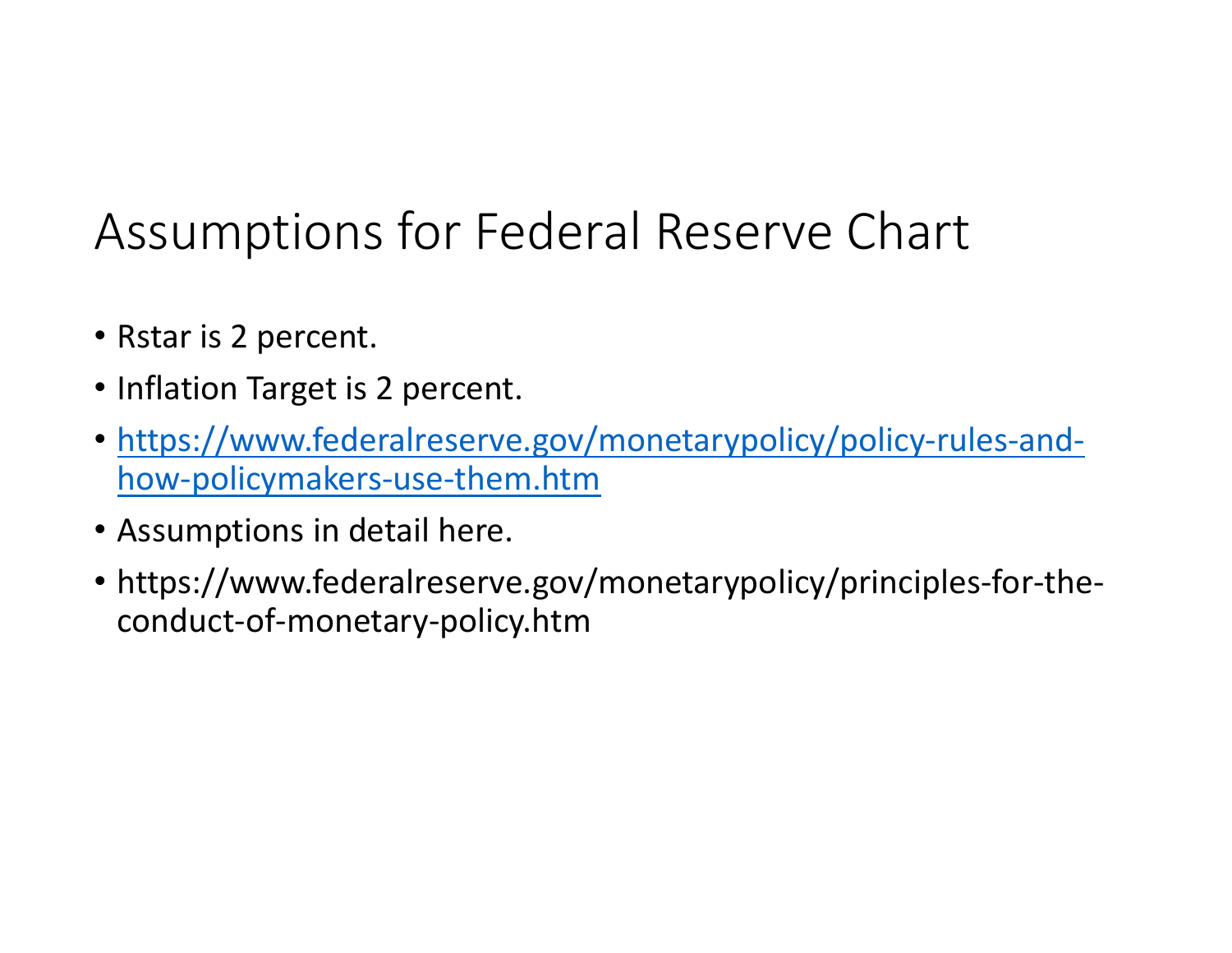#### Current Assumptions

- What about now?
- Current Estimates of Rstar range from 1 to ‐2.
- https://thehill.com/opinion/finance/560710‐near‐zero‐interest‐rates‐ can‐go‐lower‐the‐question‐is‐should‐they/
- At rstar of ‐1, the Taylor and Balance rule shift down by ‐3.
- This would produce <sup>a</sup> negative rate for the 2009 to 2018 period for both the Taylor Rule and Balanced Rule.
- The Balanced Rule would have had an extreme negative rate of ‐7.
- The Taylor Rule minimum would be ‐3.5.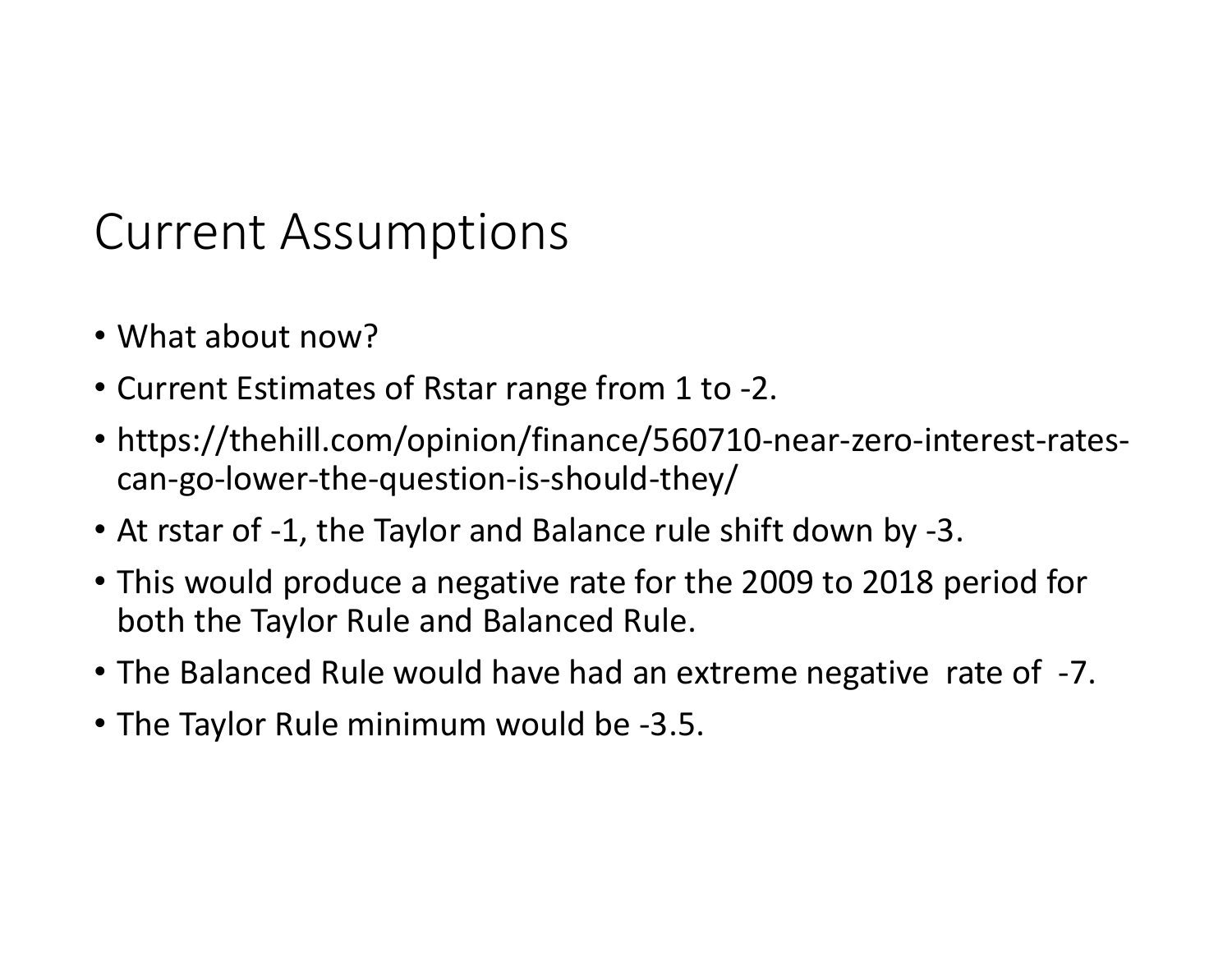#### Unfloored CIR

- The unfloored CIR model would give negative rate scenarios that are reflective of 2008 to 2018 and even later.
- It is calibrated closer to the current view of Rstar as negative.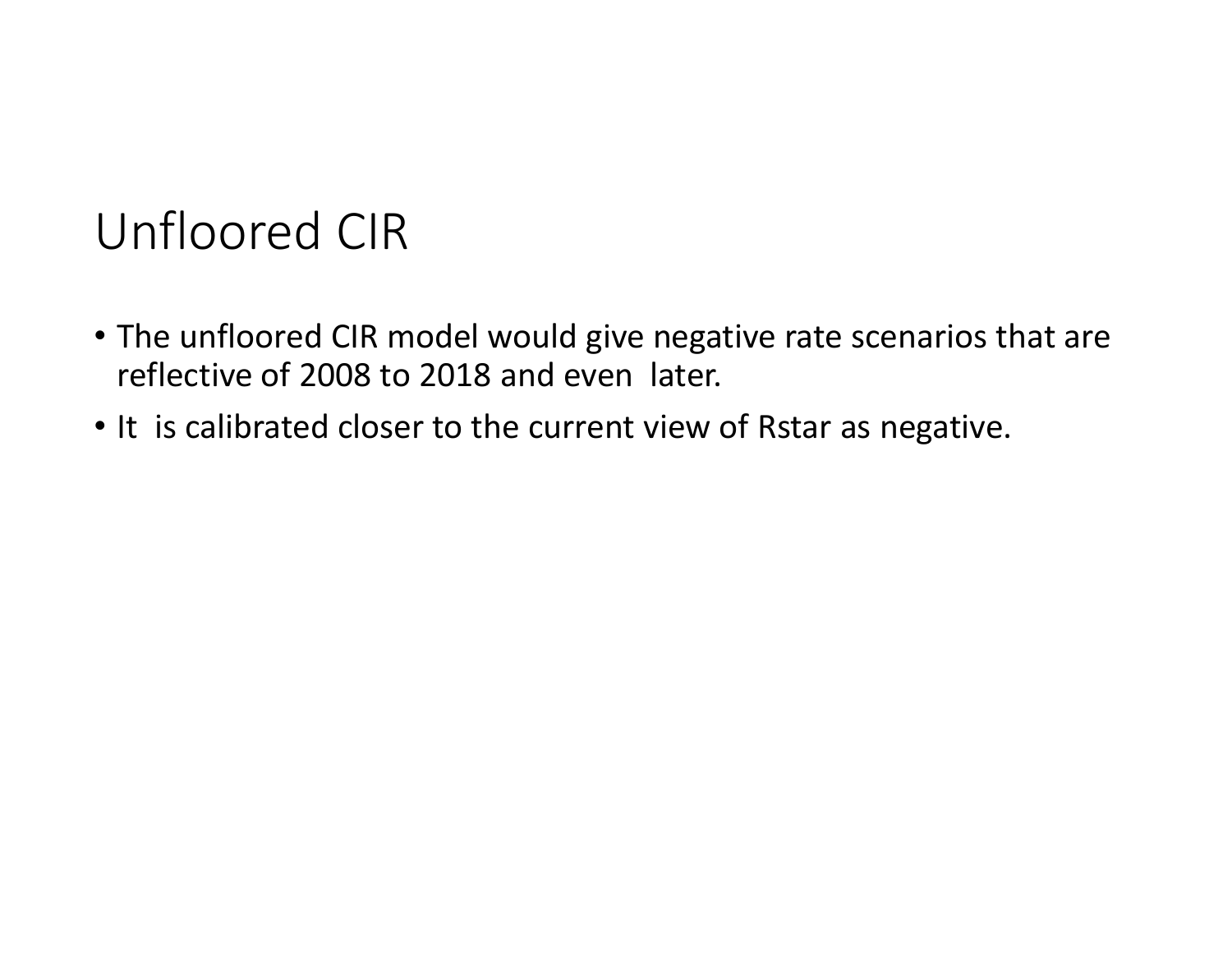# Recommend include unfloored CIR in tests

- Unfloored CIR would help to see what the post 2008 episode would be like with <sup>a</sup> more recent value of rstar.
- The Total Factor Productivity (TFP) growth rate adjusted for capacity utilization is also lower and is estimated to about zero currently.
- This is consistent with the lower Rstar.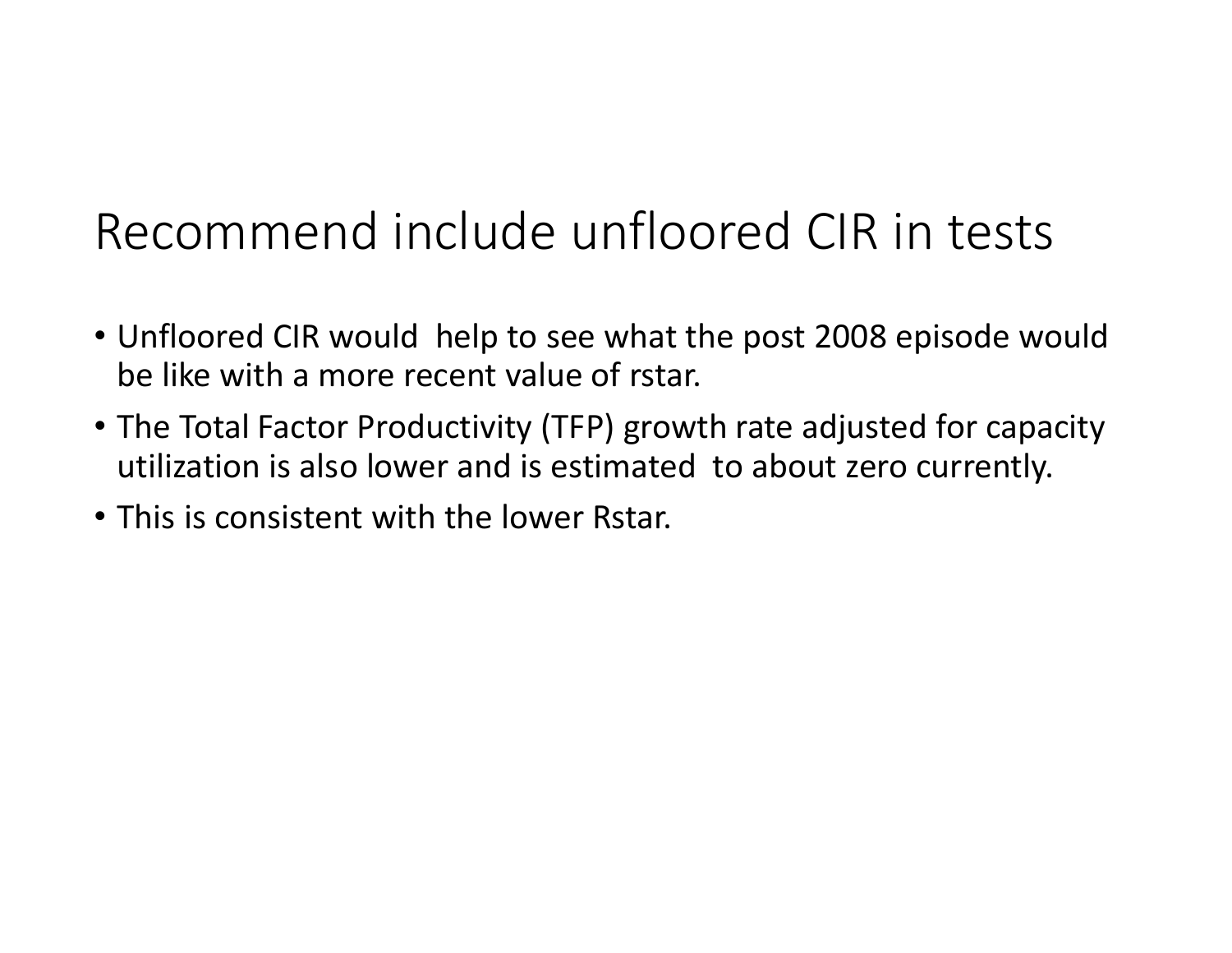# Blanchard AEA Presidential Address

- The Blanchard American Economics Association should be <sup>a</sup> source of calibrating the model.
- The Blanchard Rule is that the median maturity government bond yield is less than the nominal growth rate of GDP.
- If the population growth rate is zero, and Rstar and TFP have zero to negative growth rates, and the inflation rate is below 2 percent, then the nominal GDP growth rate will be below 2 percent.
- So the nominal GDP growth rate could be 1 or even 0 percent.
- So the nominal interest rate at 7 years might be ‐1 as its target.
- https://www.piie.com/commentary/speeches‐papers/public‐debt‐and‐low‐ interest‐rates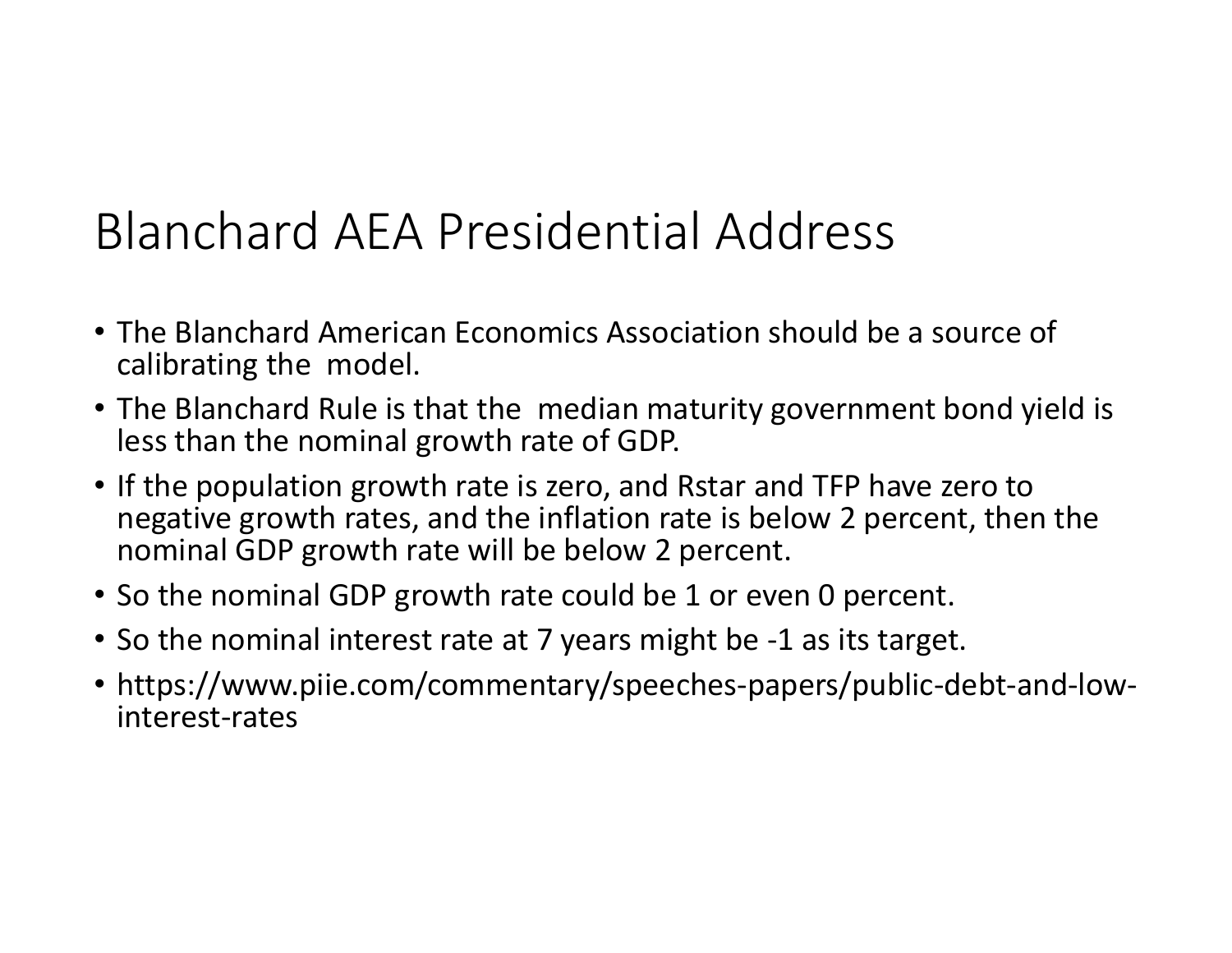# Life companies could borrow at negative rates

- Borrow directly from the Fed at the prevailing negative rate.
- Borrow from the Fed through <sup>a</sup> bank subsidiary.
- Borrow from an arms length bank at negative rates using corporate bonds as collateral.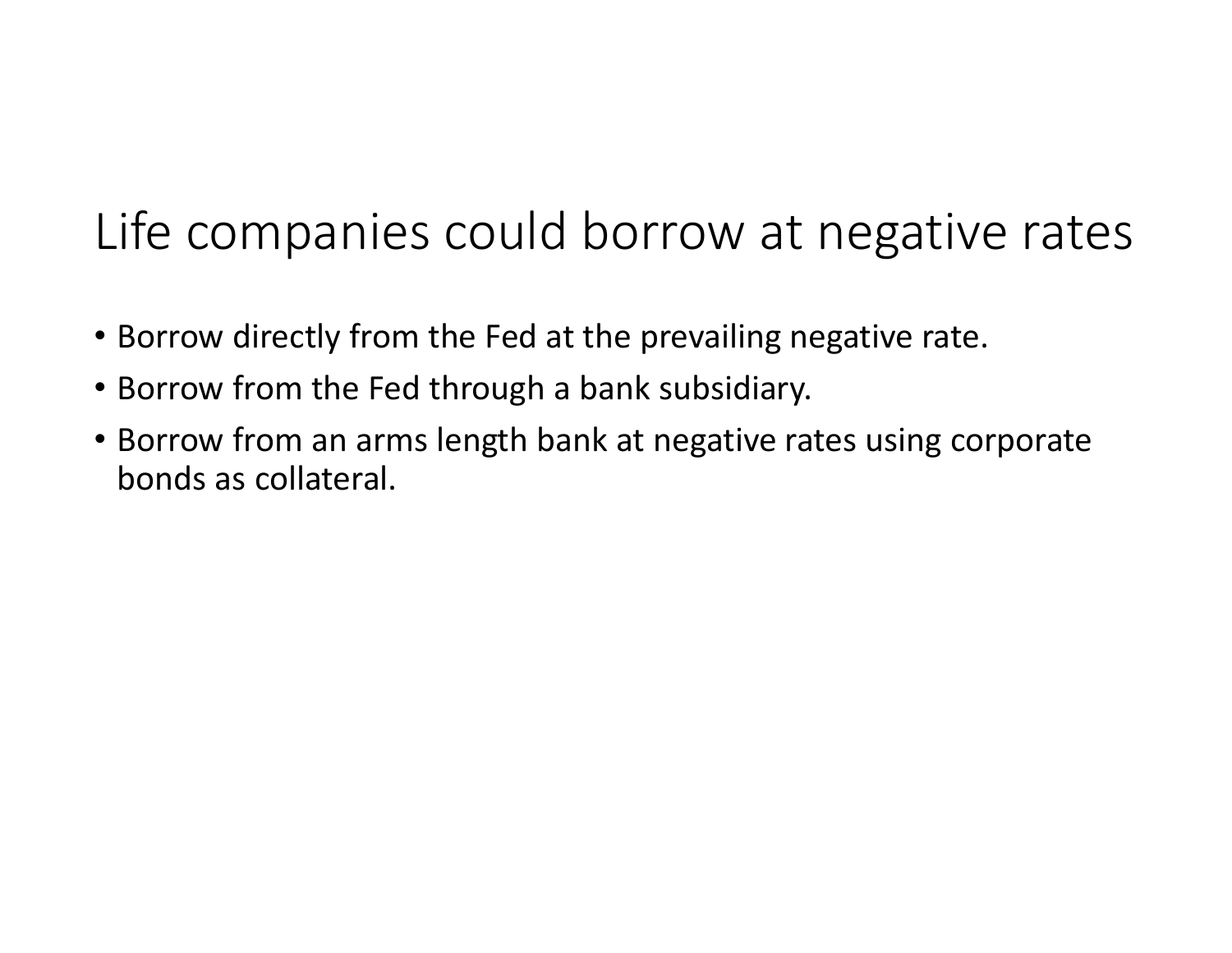#### Possible problems

- Fed unwilling or unable to lend directly to insurance companies.
- Bank liquidity coverage ratio might require work arounds for using corporate bonds as collateral. Or the Fed could adjust the rule.
- Treasury bond funds might be able to swap with insurance companies. But this might require an SEC rule change.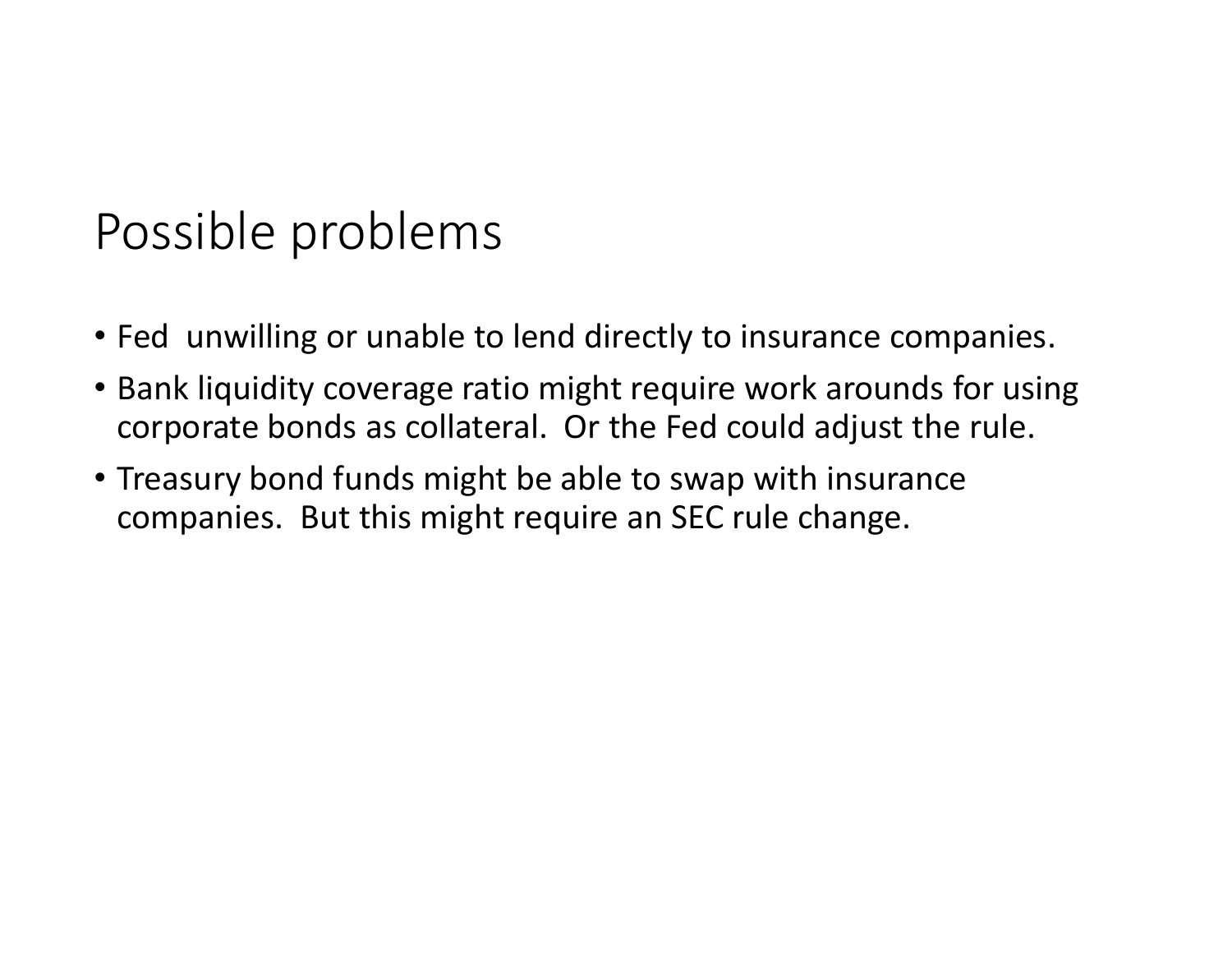# Field Test borrowing at negative rates

- The field test should include one model with deeper negative rates like the unfloored CIR.
- This should test the results with borrowing at the negative rate for all cash needs of the companies during the negative rate period.
- They would not sell any bonds to fund cash needs while rates were negative.
- The results could be presented to the Fed, FDIC, SEC, Treasury FSOC, and Congress to get any needed rule changes in advance.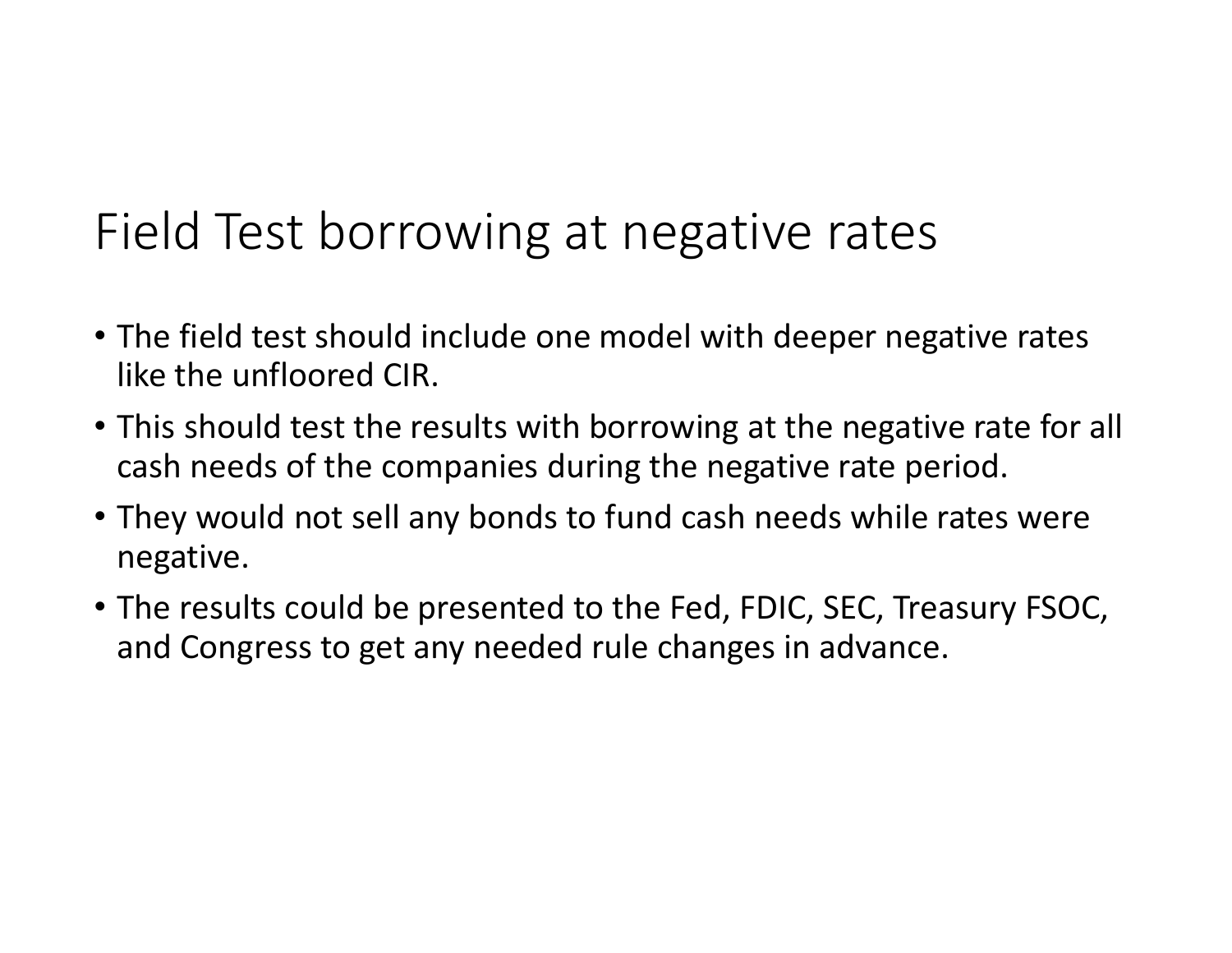# Appendix

- Glossary
- References
- Further reading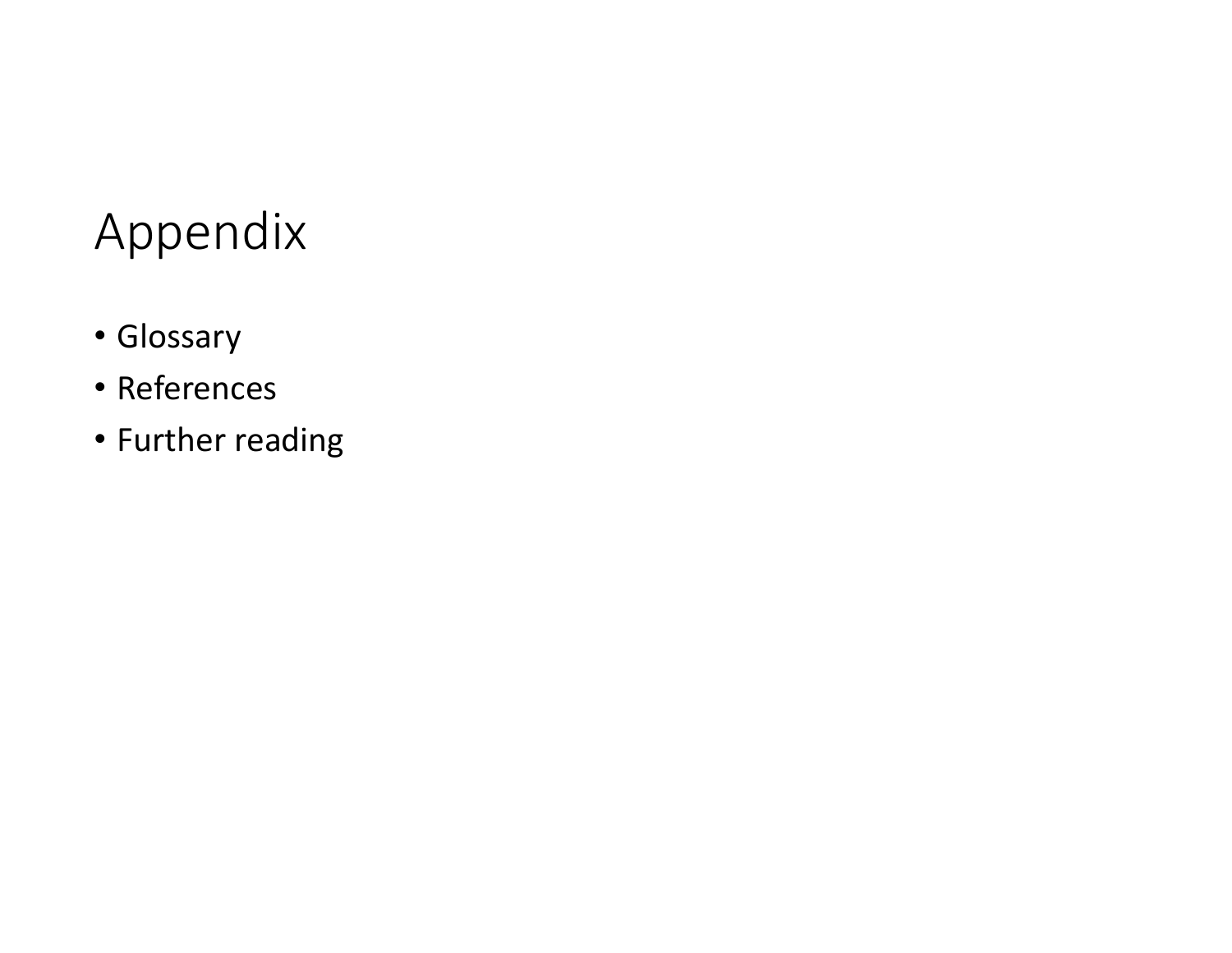### Glossary

- Rstar
- "Their approach defines r-star as the real short-term interest rate expected to prevail when an economy is at full strength and inflation is stable."
- https://www.newyorkfed.org/research/policy/rstar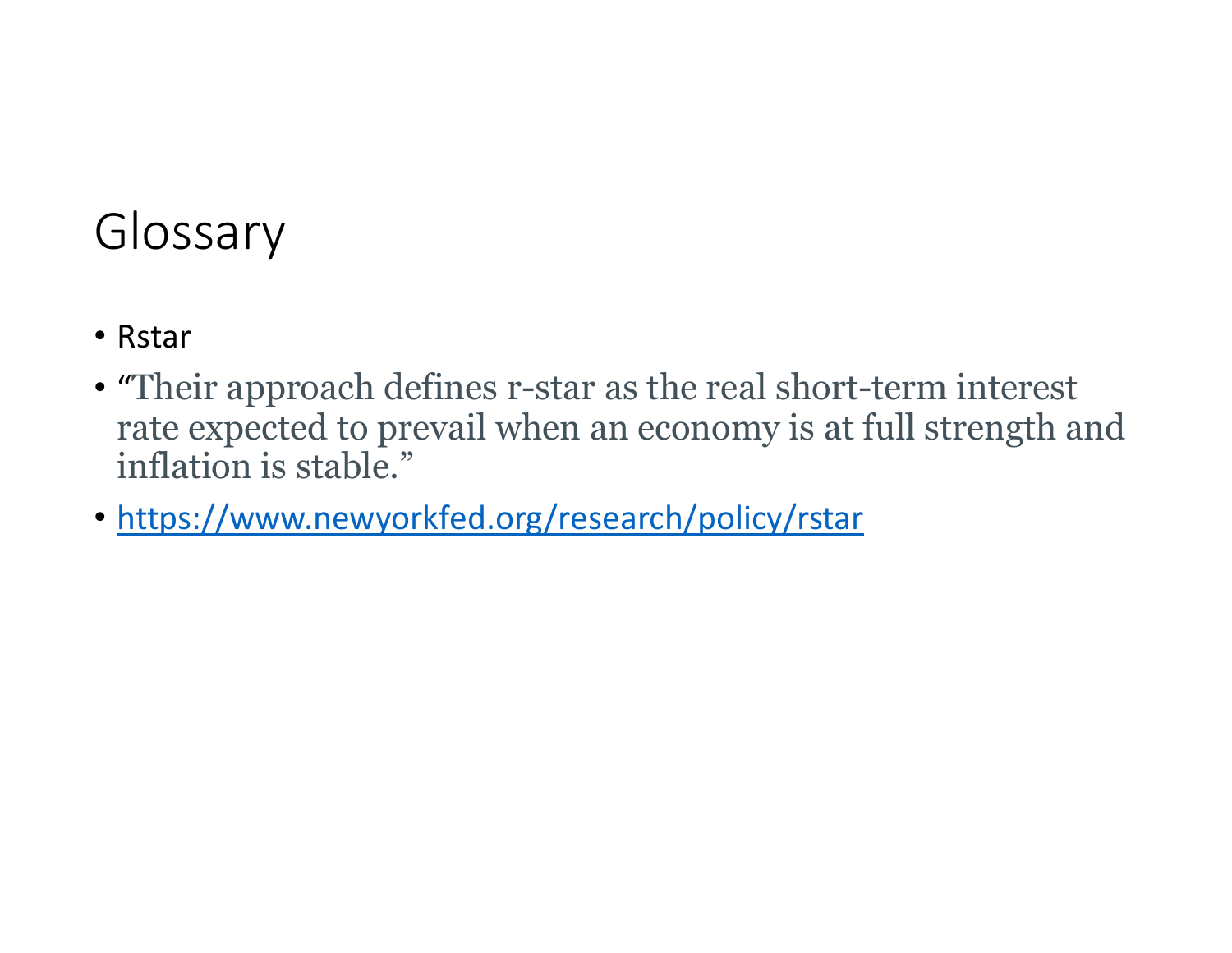# Total Factor Productivity

- Y <sup>=</sup> output
- K = Capital
- L = Labor
- $A = TFP$
- Y = A K^{1/3} L^{2/3}
- W <sup>=</sup> wage <sup>=</sup> Y\_K <sup>=</sup> A/3 (L/K)^{2/3}
- https://www.cbo.gov/publication/19992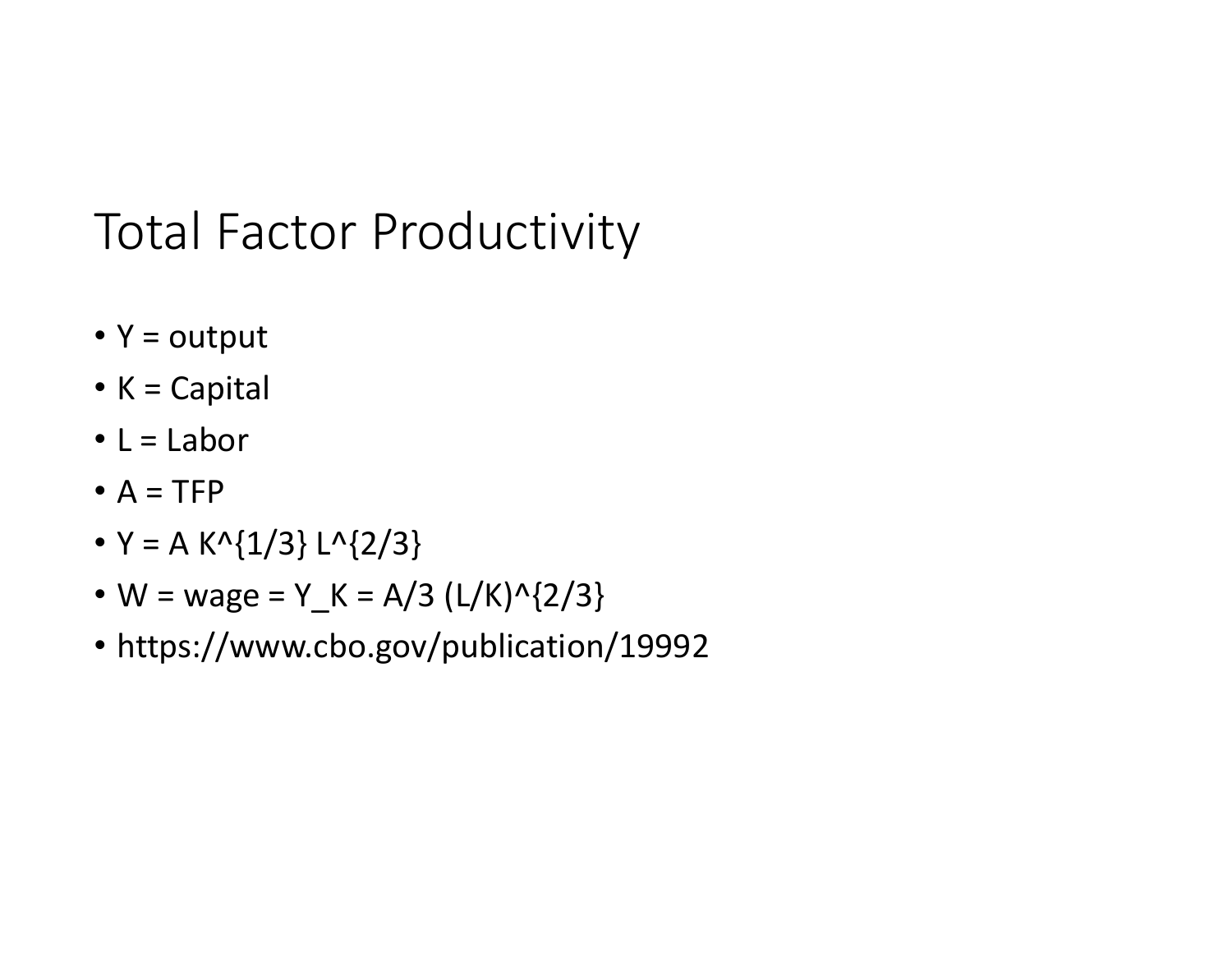# IMF Staff Papers on Currency Design

- <u>• Uxfkl#Djduzdo</u>dqg <u>Vljqh#Nurjvwuxs</u>
- https://blogs.imf.org/2019/02/05/cashing-in-how-to-make-negativeinterest‐rates‐work/
- Katrin Assenmacher ; Signe Krogstrup
- https://www.imf.org/en/Publications/WP/Issues/2018/08/27/Monet ary‐Policy‐with‐Negative‐Interest‐Rates‐Decoupling‐Cash‐from‐ Electronic‐Money‐46076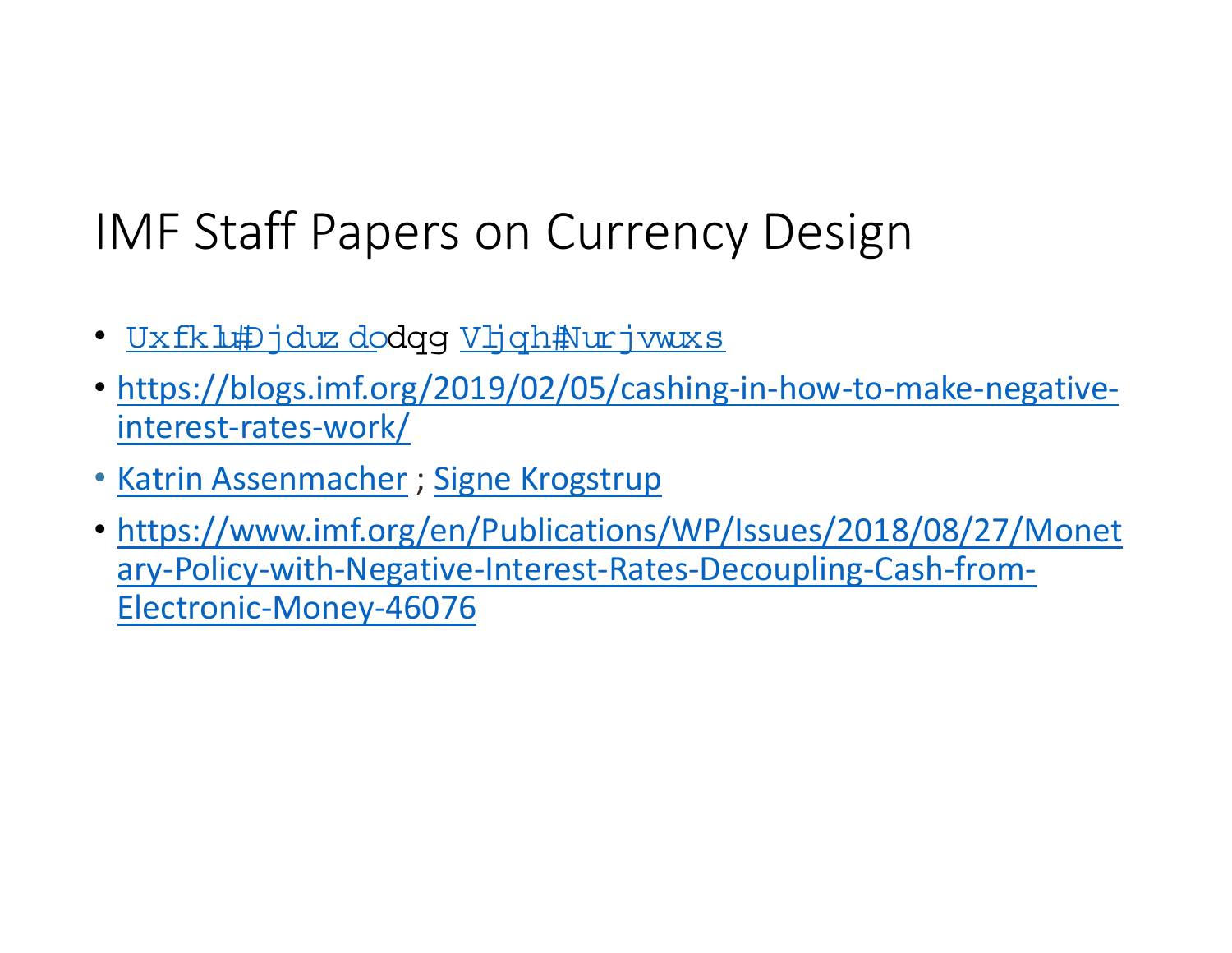### IMF Staff Papers low for long

• https://www.imf.org/en/Publications/WP/Issues/2017/03/22/Lower‐ Bound‐Beliefs‐and‐Long‐Term‐Interest‐Rates‐44755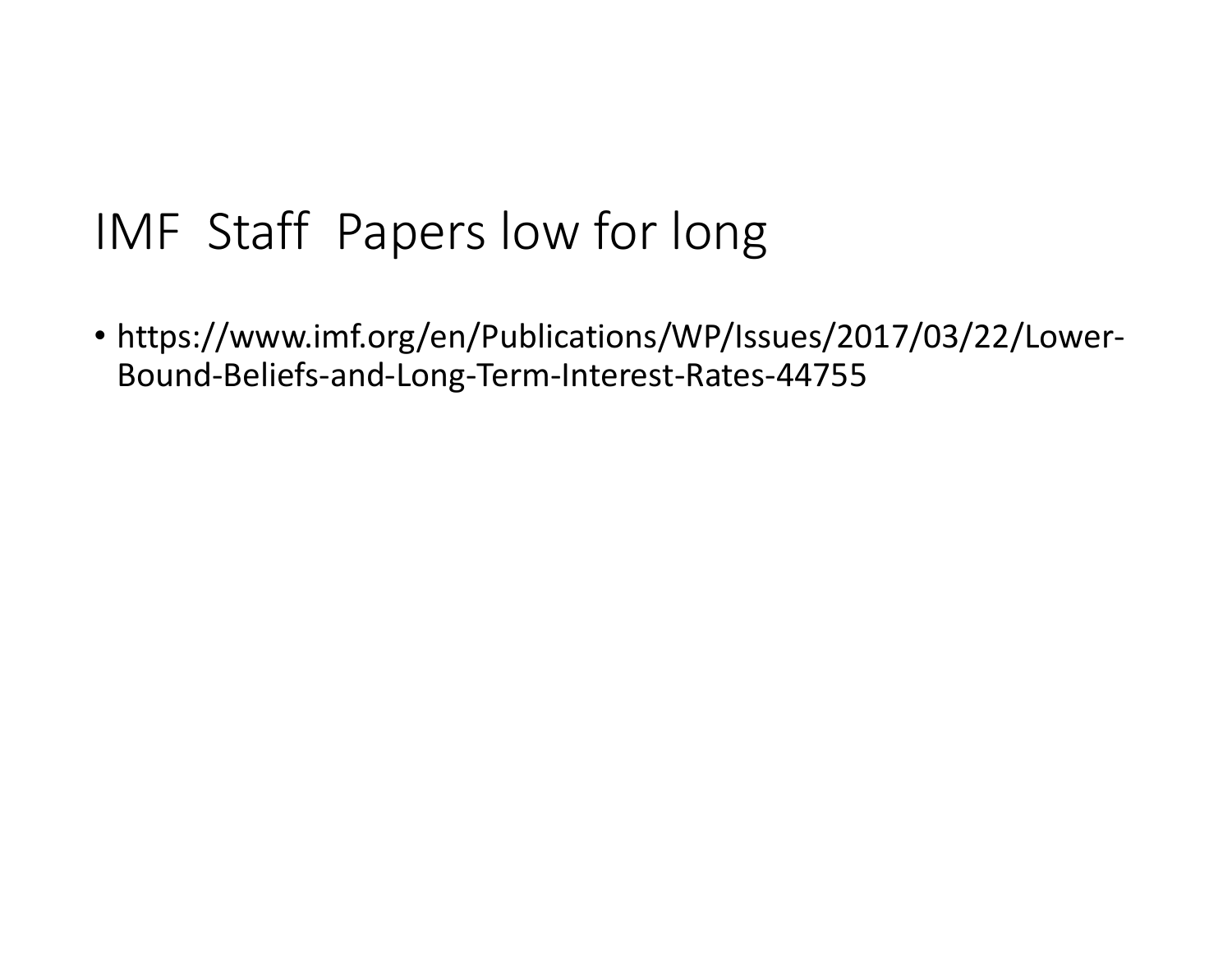#### IMF Negative Rates

• https://blogs.imf.org/tag/negative-interest-rates/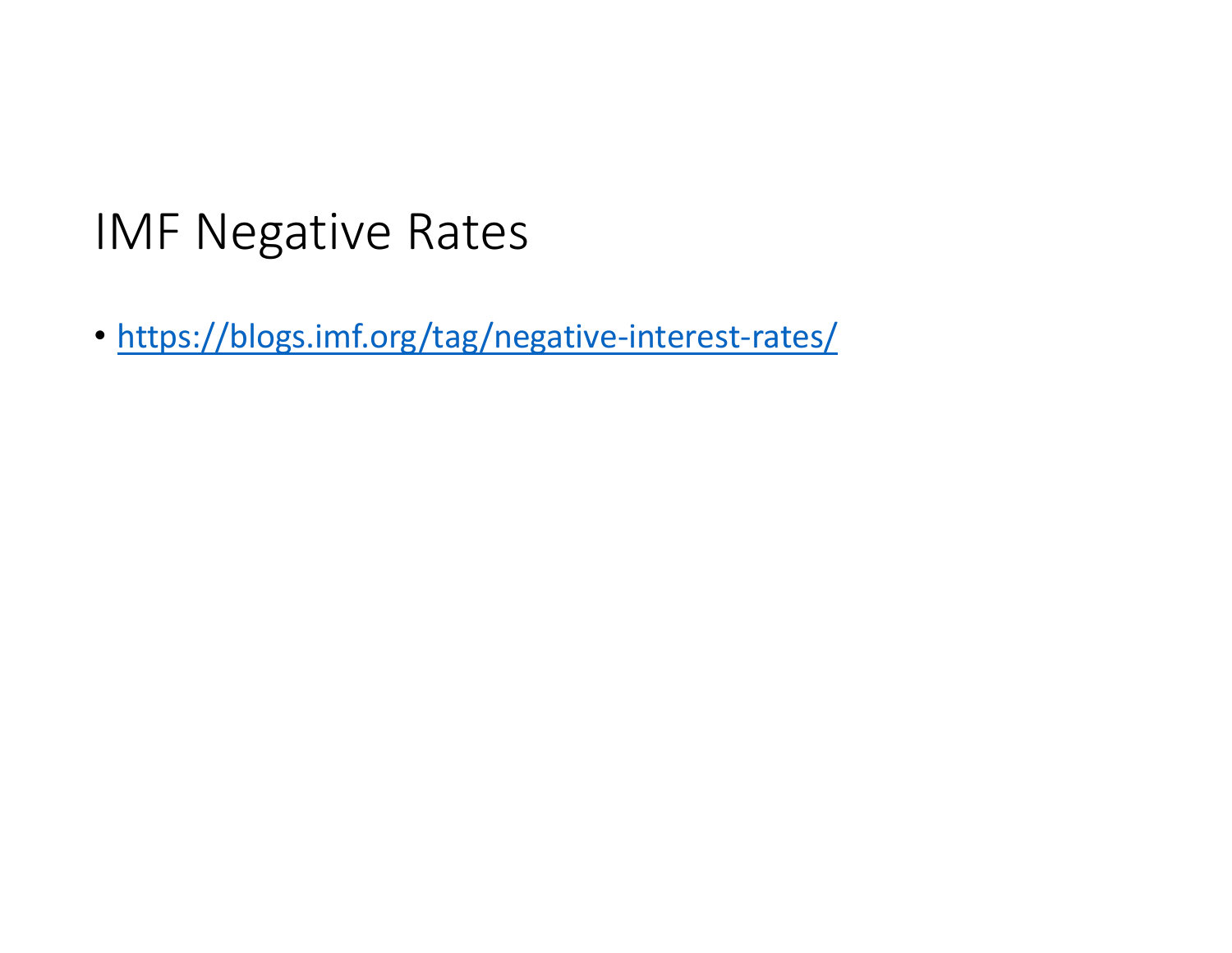# William Buiter

- https://willembuiter.com/zlb.pdf
- NEGATIVE NOMINAL INTEREST RATES: THREE WAYS TO OVERCOME THE ZERO LOWER BOUND
- https://willembuiter.com/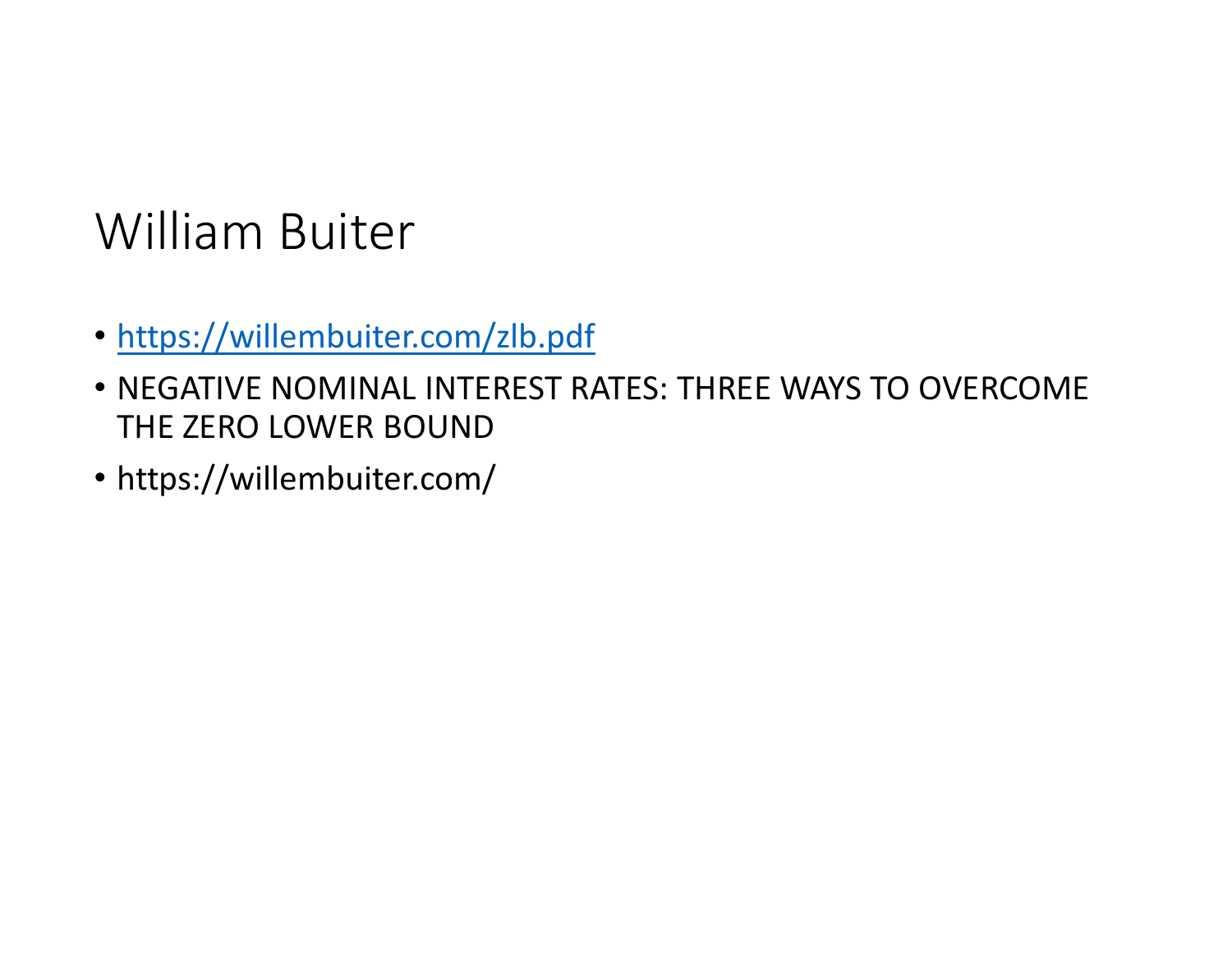#### ECB Dual Interest Rates

- Another approach to negative rates is being tried by the European Central Bank, ECB.
- https://voxeu.org/article/dual‐interest‐rates‐give‐central‐banks‐ limitless‐fire‐power